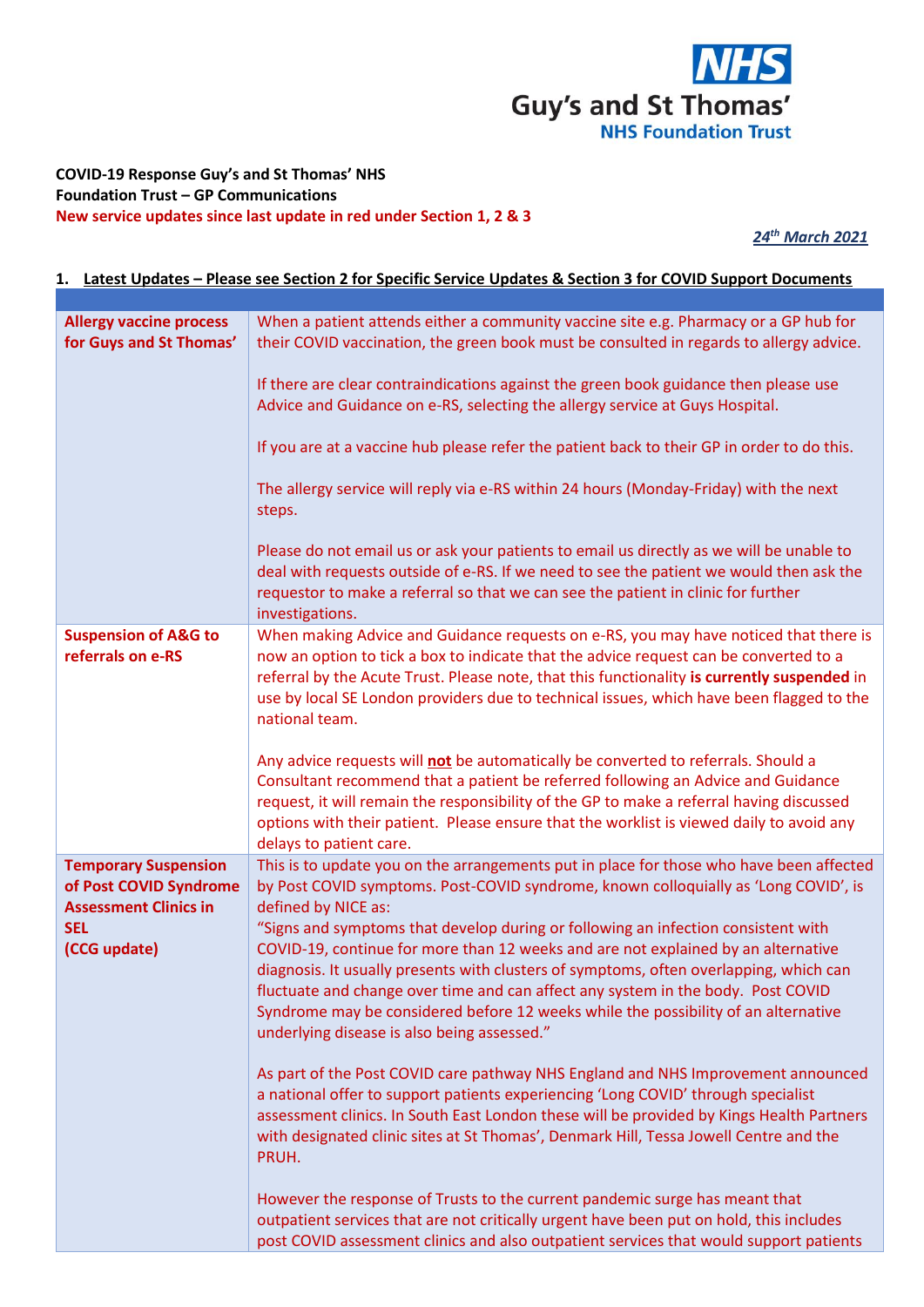|                                                                             | with symptoms associated with post COVID syndrome. Hence at this time we are<br>requesting that Practices do not undertake case finding of post COVID patients or send<br>referral requests to the Trusts. When it is possible to re-start the clinics a further<br>communication will be circulated and clinics will 'go live' on e-RS.<br>In the interim if patients present with post COVID symptoms, GPs are asked to follow the<br>Primary Care assessment steps published in the Clinical Reference Guidance for London<br>for the Post-COVID Syndrome Pathway.<br>GPs can also direct patients to https://www.yourcovidrecovery.nhs.uk/ for general<br>support and information                                                              |
|-----------------------------------------------------------------------------|----------------------------------------------------------------------------------------------------------------------------------------------------------------------------------------------------------------------------------------------------------------------------------------------------------------------------------------------------------------------------------------------------------------------------------------------------------------------------------------------------------------------------------------------------------------------------------------------------------------------------------------------------------------------------------------------------------------------------------------------------|
| <b>Update on Cancer</b>                                                     | Currently we are trying to operate a normal service for all suspected/confirmed cancer                                                                                                                                                                                                                                                                                                                                                                                                                                                                                                                                                                                                                                                             |
| Pathways/New<br><b>Referrals</b>                                            | patients however if you have a concerns please contact us using the below information                                                                                                                                                                                                                                                                                                                                                                                                                                                                                                                                                                                                                                                              |
|                                                                             | For 2WW queries (before patient has been seen)<br>$\bullet$                                                                                                                                                                                                                                                                                                                                                                                                                                                                                                                                                                                                                                                                                        |
|                                                                             | Contact the 2WW Office on 0207 188 0902 or gst-tr.2WWgstt@nhs.net<br>$\circ$<br>NB: we cannot accept GP referrals via email so please continue to refer via e-RS                                                                                                                                                                                                                                                                                                                                                                                                                                                                                                                                                                                   |
|                                                                             | You can also use A&G on e-RS for some of our services to get clinical advice                                                                                                                                                                                                                                                                                                                                                                                                                                                                                                                                                                                                                                                                       |
|                                                                             | For all other queries on suspected/confirmed cancer patients please email gst-<br>$\bullet$<br>tr.gsttcancerqueries@nhs.net                                                                                                                                                                                                                                                                                                                                                                                                                                                                                                                                                                                                                        |
|                                                                             | This mailbox will be managed by the Cancer Data Management Team and if<br>$\circ$                                                                                                                                                                                                                                                                                                                                                                                                                                                                                                                                                                                                                                                                  |
|                                                                             | they are unable to answer the queries, details will be forwarded to the                                                                                                                                                                                                                                                                                                                                                                                                                                                                                                                                                                                                                                                                            |
|                                                                             | clinical team via the service management team.                                                                                                                                                                                                                                                                                                                                                                                                                                                                                                                                                                                                                                                                                                     |
|                                                                             | Each query will either be answered or acknowledge within 1 working day<br>$\circ$                                                                                                                                                                                                                                                                                                                                                                                                                                                                                                                                                                                                                                                                  |
| <b>Update regarding</b>                                                     | Due to the surge in COVID admissions and the need to ensure patients and staff remain                                                                                                                                                                                                                                                                                                                                                                                                                                                                                                                                                                                                                                                              |
| patients waiting for<br>cancer surgery                                      | safe, Trusts across South East London are reviewing all elective cancer activity. Capacity<br>for elective work has been reduced, however processes are in place to prioritise the<br>most urgent patients. We are making contact with all patients who were scheduled to<br>have surgery in the coming weeks to outline any changes to treatment. The evolving<br>situation means patients may experience longer waits than usual, although everything is<br>being done to avoid this. We are currently exploring options to increase surgical capacity<br>and further updates will follow as the situation evolves. If you have concerns regarding a<br>particular patient, we would encourage you to get in touch with the relevant consultant. |
| <b>Vaccination for</b>                                                      | We are working hard to deliver the coronavirus (COVID-19) vaccine to our most at-risk                                                                                                                                                                                                                                                                                                                                                                                                                                                                                                                                                                                                                                                              |
| coronavirus                                                                 | patients. Our booking line is very busy so please bear with us.                                                                                                                                                                                                                                                                                                                                                                                                                                                                                                                                                                                                                                                                                    |
|                                                                             | We will contact patients to invite them in as per the priority groups set out in the                                                                                                                                                                                                                                                                                                                                                                                                                                                                                                                                                                                                                                                               |
|                                                                             | <b>Government Guidelines.</b>                                                                                                                                                                                                                                                                                                                                                                                                                                                                                                                                                                                                                                                                                                                      |
|                                                                             | Vaccinations are by appointment only - please ask patients NOT to turn up or contact                                                                                                                                                                                                                                                                                                                                                                                                                                                                                                                                                                                                                                                               |
|                                                                             | us until they hear from us.                                                                                                                                                                                                                                                                                                                                                                                                                                                                                                                                                                                                                                                                                                                        |
| <b>Update on Elective &amp;</b><br><b>Outpatient</b><br><b>Appointments</b> | In response to the increase in pressure on the hospital we are reviewing all elective<br>activity; both surgical and outpatients. We are currently seeing a significant number of<br>patients cancel or not attend their appointments. GPs can play an important role in<br>reassuring their patients that it is safe for them to attend their appointments at our<br>Trust, particularly during the new lockdown period. If someone has been invited to come<br>into one of our hospitals or community sites for an outpatient appointment, surgery or if<br>they require urgent care, it is important that they attend.                                                                                                                          |
|                                                                             | <b>Surgery</b><br>Much activity had already been reduced. Those cases that have been booked are being<br>reviewed on a case by case basis in terms of clinical need and priority. Patients are being<br>contacted directly if any changes need to be made.                                                                                                                                                                                                                                                                                                                                                                                                                                                                                         |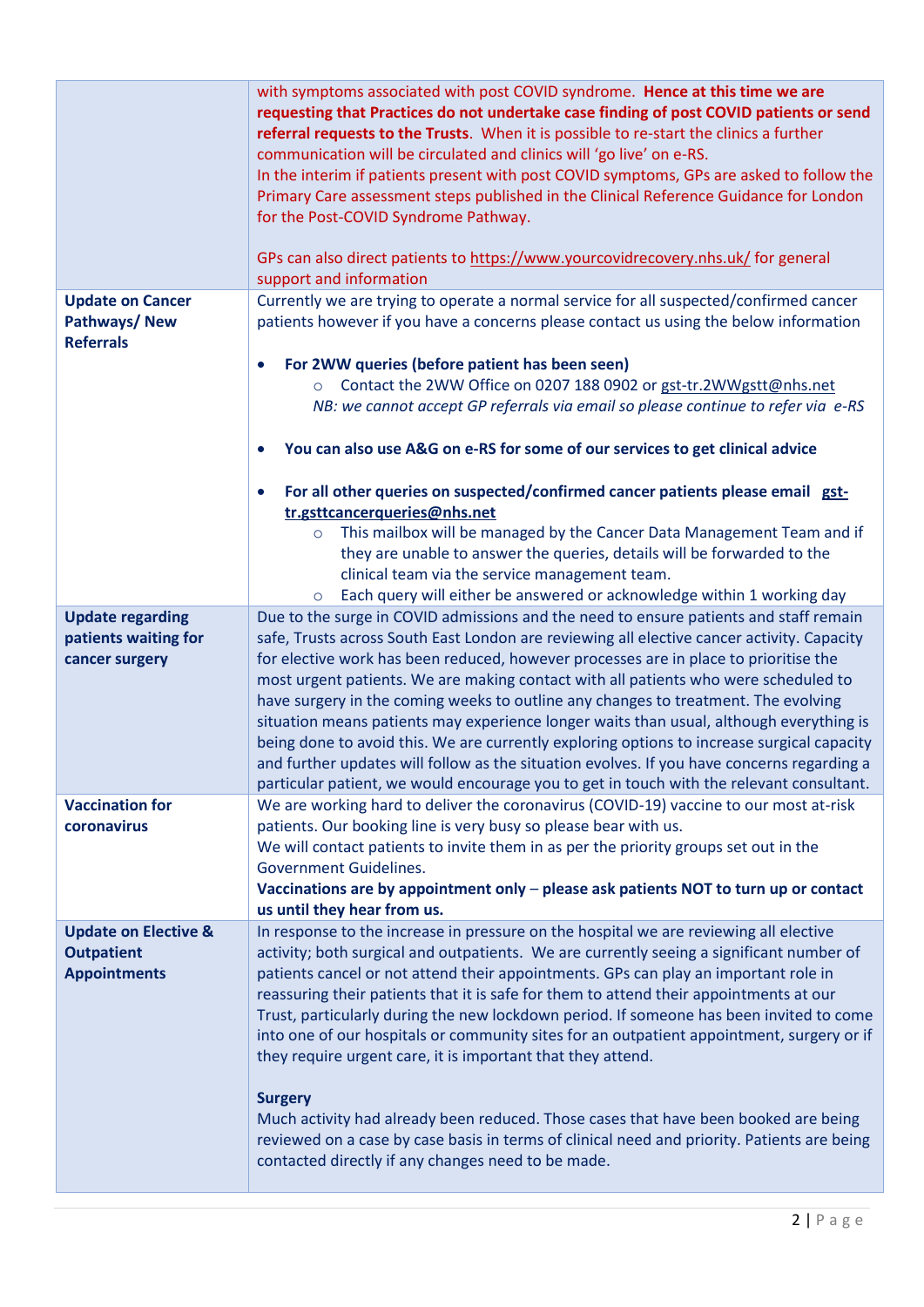|                             | We continue to ask patients to adhere to a range of pre-procedure instructions to<br>ensure their safety and that of our staff during their elective care. This includes pre-<br>operative isolation periods which are agreed individually with patients dependent on<br>their planned care but can be up to 14 days<br><b>Outpatients</b><br>Continuation of lower activity is planned in the next few weeks. However, in order to                                                                                                                                                                                                                                                                                                                                                                                                                                                                                                          |
|-----------------------------|----------------------------------------------------------------------------------------------------------------------------------------------------------------------------------------------------------------------------------------------------------------------------------------------------------------------------------------------------------------------------------------------------------------------------------------------------------------------------------------------------------------------------------------------------------------------------------------------------------------------------------------------------------------------------------------------------------------------------------------------------------------------------------------------------------------------------------------------------------------------------------------------------------------------------------------------|
|                             | reduce the number of patients travelling to the hospital sites, all clinical teams are<br>reviewing their activity and shifting what they can from face to face to virtual activity<br>instead.<br>If we have arranged a face to face appointment for a patient, it is because we need<br>٠                                                                                                                                                                                                                                                                                                                                                                                                                                                                                                                                                                                                                                                  |
|                             | to see them in clinic. Please do reassure your patients that the site is safe $-$ all the<br>necessary precautions are being taken to ensure the safety of all.<br>Although we have moved to a National Lockdown, if your patients have an<br>٠<br>appointment with us and we have not contacted them to make alternative                                                                                                                                                                                                                                                                                                                                                                                                                                                                                                                                                                                                                    |
|                             | arrangements, please advise them to attend as normal unless they have been<br>otherwise instructed.                                                                                                                                                                                                                                                                                                                                                                                                                                                                                                                                                                                                                                                                                                                                                                                                                                          |
|                             | <b>Summary of our changes:</b><br>A number of important changes have been introduced to protect patients and staff<br>attending St Thomas' Hospital, Guy's Hospital and Evelina London Children's Hospital<br>and the Trust's community sites. The measures we have taken include:<br>separating or physically distancing as much as possible, where we care for<br>$\bullet$<br>patients who have tested positive for coronavirus or may have symptoms of<br>coronavirus, and where patients are being treated for urgent surgery<br>following national guidance for infection prevention and making sure staff and<br>$\bullet$<br>volunteers are trained in how to limit the spread of infection in hospitals<br>asking patients coming in for surgery to self-isolate and to have a COVID-19 swab<br>$\bullet$<br>test<br>deep cleaning hospital theatres, equipment and wards regularly, in line with<br>$\bullet$<br>national guidance |
|                             | having the right levels of staffing and equipment so that appointments and<br>surgery can take place safely<br>signage to help guide people safely around our sites to avoid crowding<br>Please direct any patient being referred to Guy's and St Thomas' to the frequently asked<br>questions about attending our hospitals and community sites for their appointment or                                                                                                                                                                                                                                                                                                                                                                                                                                                                                                                                                                    |
|                             | surgery.<br>Our emergency department (A&E) including Children's is open 24 hours a day, seven<br>days a week at St Thomas' Hospital.<br>Our urgent care centre at Guy's Hospital is open and can provide help with minor<br>injuries and urgent medical problems.                                                                                                                                                                                                                                                                                                                                                                                                                                                                                                                                                                                                                                                                            |
| <b>GSTT Adult community</b> | Adult community healthcare teams in the GSTT Integrated Local Services directorate are                                                                                                                                                                                                                                                                                                                                                                                                                                                                                                                                                                                                                                                                                                                                                                                                                                                       |
| healthcare teams            | working hard to provide care and support for our patients in SE London over the                                                                                                                                                                                                                                                                                                                                                                                                                                                                                                                                                                                                                                                                                                                                                                                                                                                              |
|                             | Christmas and new year period. We are adapting to current capacity pressures across                                                                                                                                                                                                                                                                                                                                                                                                                                                                                                                                                                                                                                                                                                                                                                                                                                                          |
|                             | the system, in the context of Tier 4 requirements and the need to work collaboratively                                                                                                                                                                                                                                                                                                                                                                                                                                                                                                                                                                                                                                                                                                                                                                                                                                                       |
|                             | with our colleagues in primary, secondary, social and voluntary care. We are prioritising                                                                                                                                                                                                                                                                                                                                                                                                                                                                                                                                                                                                                                                                                                                                                                                                                                                    |
|                             | our delivery of services based on clinical need in relation to available staffing                                                                                                                                                                                                                                                                                                                                                                                                                                                                                                                                                                                                                                                                                                                                                                                                                                                            |
|                             | capacity. We ask that colleagues in primary care continue to refer to our services in the                                                                                                                                                                                                                                                                                                                                                                                                                                                                                                                                                                                                                                                                                                                                                                                                                                                    |
|                             | usual manner and provide as much information as much possible to enable us to                                                                                                                                                                                                                                                                                                                                                                                                                                                                                                                                                                                                                                                                                                                                                                                                                                                                |
|                             | prioritise accordingly.                                                                                                                                                                                                                                                                                                                                                                                                                                                                                                                                                                                                                                                                                                                                                                                                                                                                                                                      |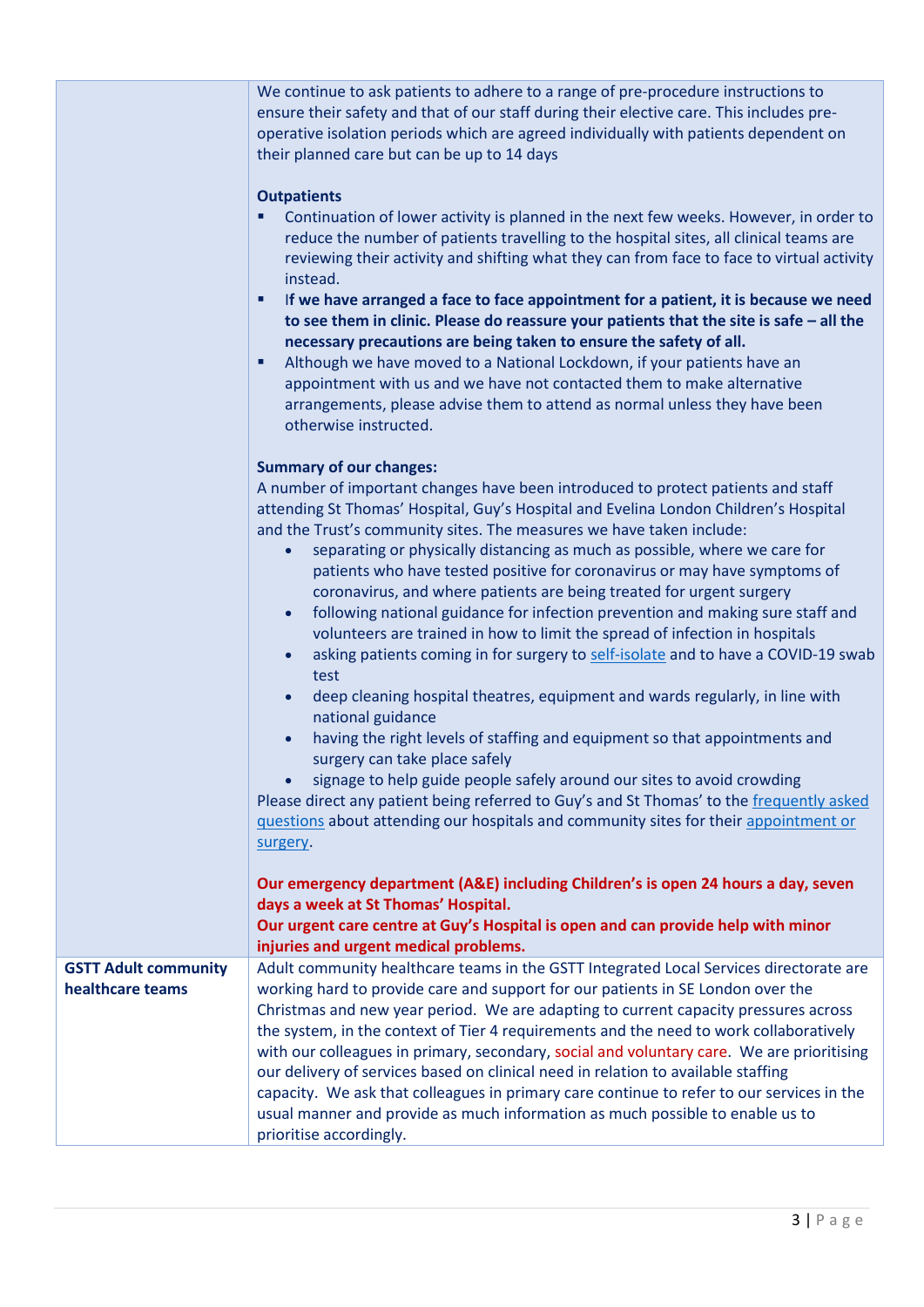| <b>Adults - Attending the</b><br>hospital including A&E<br><b>services</b>           | To reduce the spread of infection, we are not currently allowing visitors to adult patients<br>in our hospitals or community sites. This includes patients visiting our emergency<br>department or patients who are coming for a planned procedure or surgery.<br>This will help us to minimise the number of people in the hospital and reduce the risk of<br>spreading infection to protect our patients and staff.<br>There may be some exceptions to this which we can discuss with patients on an<br>individual basis.<br>A friend, carer or family member can collect the patient from the entrance of the<br>hospital when they are leaving hospital. If they need help to get to the entrance to meet<br>you, one of our porters or nursing staff will help you.                                                                                                                                                                                                                                                                                        |
|--------------------------------------------------------------------------------------|-----------------------------------------------------------------------------------------------------------------------------------------------------------------------------------------------------------------------------------------------------------------------------------------------------------------------------------------------------------------------------------------------------------------------------------------------------------------------------------------------------------------------------------------------------------------------------------------------------------------------------------------------------------------------------------------------------------------------------------------------------------------------------------------------------------------------------------------------------------------------------------------------------------------------------------------------------------------------------------------------------------------------------------------------------------------|
| <b>Children's Services -</b><br><b>Evelina &amp; Community</b><br><b>Sites</b>       | We are currently restricting visitors to the hospital and our community sites.<br>For appointments, only one parent or carer should accompany a child.<br>г<br>For overnight stays, only one parent or carer may visit at a time. We are allowing<br>×<br>two named parents or carers to visit, but only one parent or carer in the hospital at a<br>time. You must swap over outside the hospital.<br>Brothers, sisters, and other family members and friends will not be allowed to<br>r<br>visit. We ask that they do not come to the hospital or community site. This will help<br>us to minimise the number of people onsite, to keep you and your family safe.<br>Any changes to visiting for an individual family, is assessed on a case-by-case basis and<br>will only change in exceptional circumstances. Thank you for your cooperation and for<br>helping to keep our hospital safe.                                                                                                                                                                |
| <b>Visiting Maternity</b>                                                            | During these unprecedented times, we have been working hard to keep women,<br>partners, babies and staff safe.<br>While we have been able to continue to support one birthing partner to attend and stay<br>with a woman during labour, birth and four hours post-delivery, we do appreciate how<br>difficult some of the other changes have been for women and their families in our care.<br>We have continuously reviewed our safety measures so that we can reintroduce access<br>for partners during antenatal and postnatal inpatient stay at the right time, recognising<br>the importance of keeping our staff safe at the same time.<br>Following the publication of updated national guidance, we are pleased to announce<br>that we are now able to take a phased approach to reintroducing one partner or<br>accompanying adult to support women in the following settings in addition to labour<br>and birth. For further information, please visit:<br>https://www.guysandstthomas.nhs.uk/our-services/maternity/about-us/visiting-<br>hours.aspx |
| <b>Ongoing COVID-19</b><br>research - trial open for<br>south London<br>participants | With the first approved COVID-19 vaccine now available to priority groups, it is<br>important that our research into other COVID-19 vaccines as well as diagnostics and<br>treatments continues. Several different vaccines are needed to ensure prevention of<br>COVID-19 infections in the UK and globally.<br>A clinical trial of a new COVID-19 vaccine by Janssen has started at Guy's and St Thomas'<br>NHS Foundation Trust. It is now recruiting adult participants (18 years and over).<br>Those interested in taking part are invited to express their interest by signing up to the<br>NHS vaccine registry at www.bepartofresearch.nihr.ac.uk/vaccine-studies                                                                                                                                                                                                                                                                                                                                                                                       |
| <b>Telephone</b><br><b>Appointments</b>                                              | Please can you advise patients that the incoming call from us may appear as No Caller ID<br>/ Private Number on their phone.                                                                                                                                                                                                                                                                                                                                                                                                                                                                                                                                                                                                                                                                                                                                                                                                                                                                                                                                    |
|                                                                                      |                                                                                                                                                                                                                                                                                                                                                                                                                                                                                                                                                                                                                                                                                                                                                                                                                                                                                                                                                                                                                                                                 |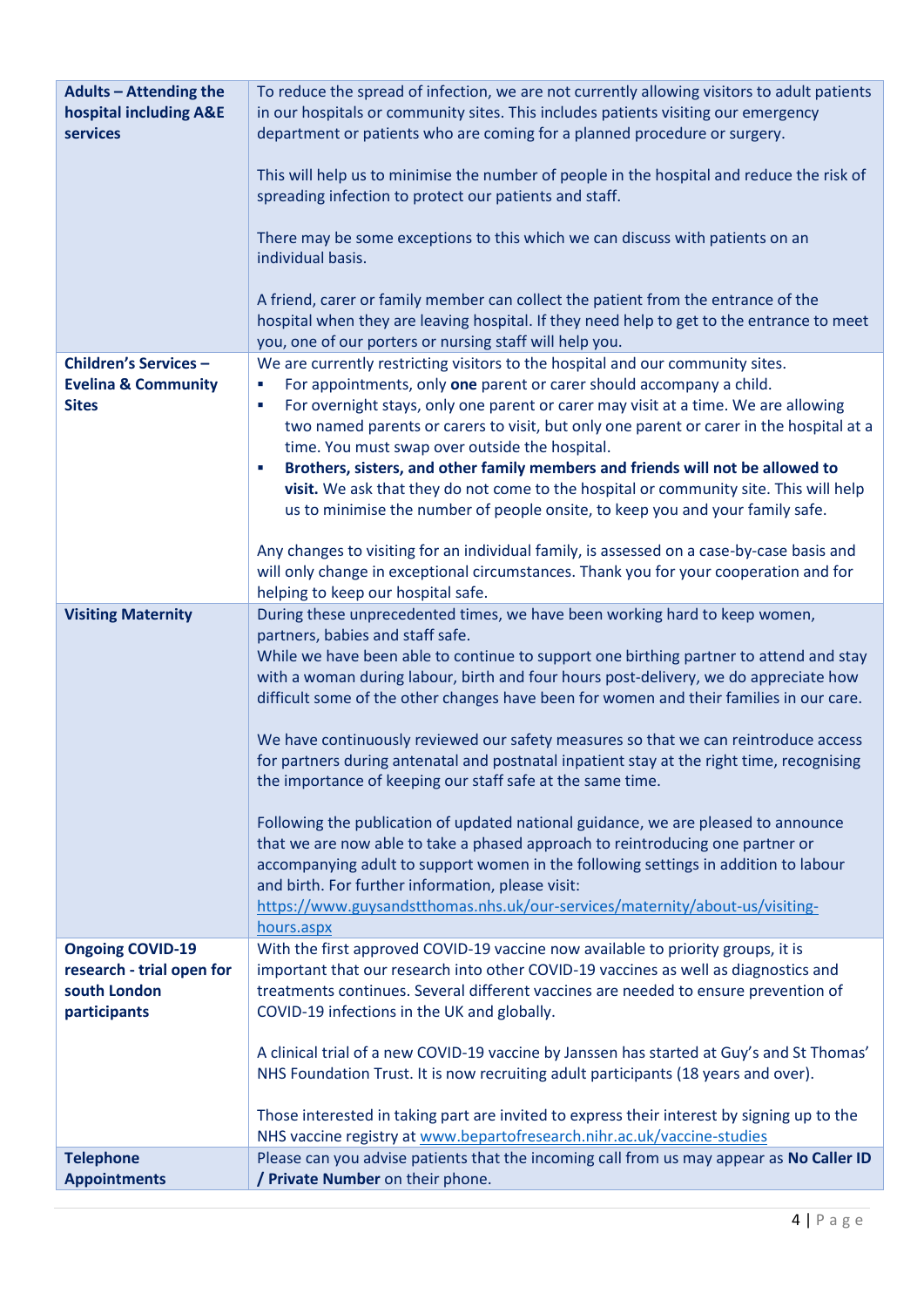| <b>Advice and Guidance on</b>        | PLEASE ENSURE THAT YOU HAVE SOUGHT ADVICE IF YOU THINK YOUR PATIENT CAN                         |
|--------------------------------------|-------------------------------------------------------------------------------------------------|
| e-RS                                 | BE MANAGED WITH ADVICE, PRIOR TO NEW REFERRAL VIA CONSULTANT CONNECT OR                         |
|                                      | e-RS.                                                                                           |
|                                      | We are recommending GPs seek advice prior to a referral due to reduction in capacity,           |
|                                      | however we have recently seen an increase in A&G requests that are referrals asking for         |
|                                      | us to accept these as a referral. Please state clearly what advice is being sought to           |
|                                      | enable a clear response from our clinical teams. We are unable to accept A&G requests           |
|                                      | as a referral (this may change from Feb onwards) so if a referral is required, please refer     |
|                                      | to the service and advise the patient that the wait time may be longer due to COVID.            |
|                                      | A&G is recommended if you feel the patient can be managed with advice or if the                 |
|                                      | patient does not wish to attend the hospital.                                                   |
|                                      |                                                                                                 |
|                                      | If your patients are under the care of other providers, e.g., Kings, Lewisham, your query       |
|                                      | should be sent directly to the provider in question as they would be better placed to           |
|                                      | advise on your patient/ query.                                                                  |
|                                      |                                                                                                 |
|                                      | If you need to refer post seeking advice, please use e-RS - do NOT email referrals.             |
|                                      | Please inform patients there will be a delay for appointments and avoid sending                 |
|                                      | duplicate referrals.                                                                            |
|                                      |                                                                                                 |
|                                      | You can attach documents to the e-RS advice request, which may include diagnostic               |
|                                      | results, scanned images (e.g. ECGs). Providers can also respond with attachments.               |
| <b>Advice and Guidance on</b>        | Most of these are available Monday to Friday 9am to 5pm unless stated otherwise. We             |
| <b>Consultant Connect</b>            | would encourage GPs to download the Consultant Connect app for convenient access                |
|                                      | our services.                                                                                   |
|                                      | Please note that our Haematology Lines is now for Lambeth & Southwark only - other              |
|                                      | areas have support from the NCN                                                                 |
|                                      | Our Elderly Care Line and Acute Medicine lines are available 24/7                               |
|                                      | We have set up a dedicated Post ICU care line. This is for any syndrome related issues/         |
|                                      | complications up to a year post discharge from intensive care. For COVID/ non COVID             |
|                                      | patients this relates to patients who have been in ICU only and been discharged.                |
|                                      |                                                                                                 |
|                                      | Where available, calls will first go through to your local trust's specialist team. If the call |
|                                      | is not answered, it may pass to the National Consultant Network (where available) which         |
|                                      | now supports some lines throughout South East London. This will ensure as many calls as         |
|                                      | possible are picked up.                                                                         |
| <b>LAMBETH &amp;</b>                 | From Monday 14th September all General Practitioners in Lambeth and Southwark will              |
| <b>SOUTHWARK ONLY:</b>               | be able to discuss and book patients who need urgent care with the medical ambulatory           |
| <b>SAME DAY EMERGENCY</b>            | teams at Kings College Hospital and Guys and St Thomas's hospital. Nine care pathway            |
| <b>CARE CLINICS</b>                  | areas will initially be available via the Consultant connect app. The aim is that will          |
| <b>AVAILABLE AT KCH AND</b>          | provide more timely and appropriate referrals and reduce the pressures on the Accident          |
| <b>GSTT VIA CONSULTANT</b>           | & Emergency department in the upcoming months and over the winter period.                       |
| <b>CONNECT APP</b>                   | The nine care areas that will be immediately are:                                               |
|                                      | Acute Medicine - Deep Vein Thrombosis                                                           |
| PDF.                                 | Acute Medicine - Lower Limb Cellulitis<br>$\bullet$                                             |
|                                      | Acute Medicine - Community Acquired Pneumonia<br>٠                                              |
| London SDEC<br>Priority Pathways for | Acute Medicine - Atrial Fibrillation<br>$\bullet$                                               |
|                                      | Acute Medicine - Pulmonary Embolism                                                             |
|                                      | Acute Medicine - Acute Kidney Injury<br>٠                                                       |
|                                      | Acute Medicine - Chest Pain (low risk)<br>٠                                                     |
|                                      | Acute Medicine - Pyelonephritis<br>$\bullet$                                                    |
|                                      | Acute Medicine - Falls 65+*<br>٠                                                                |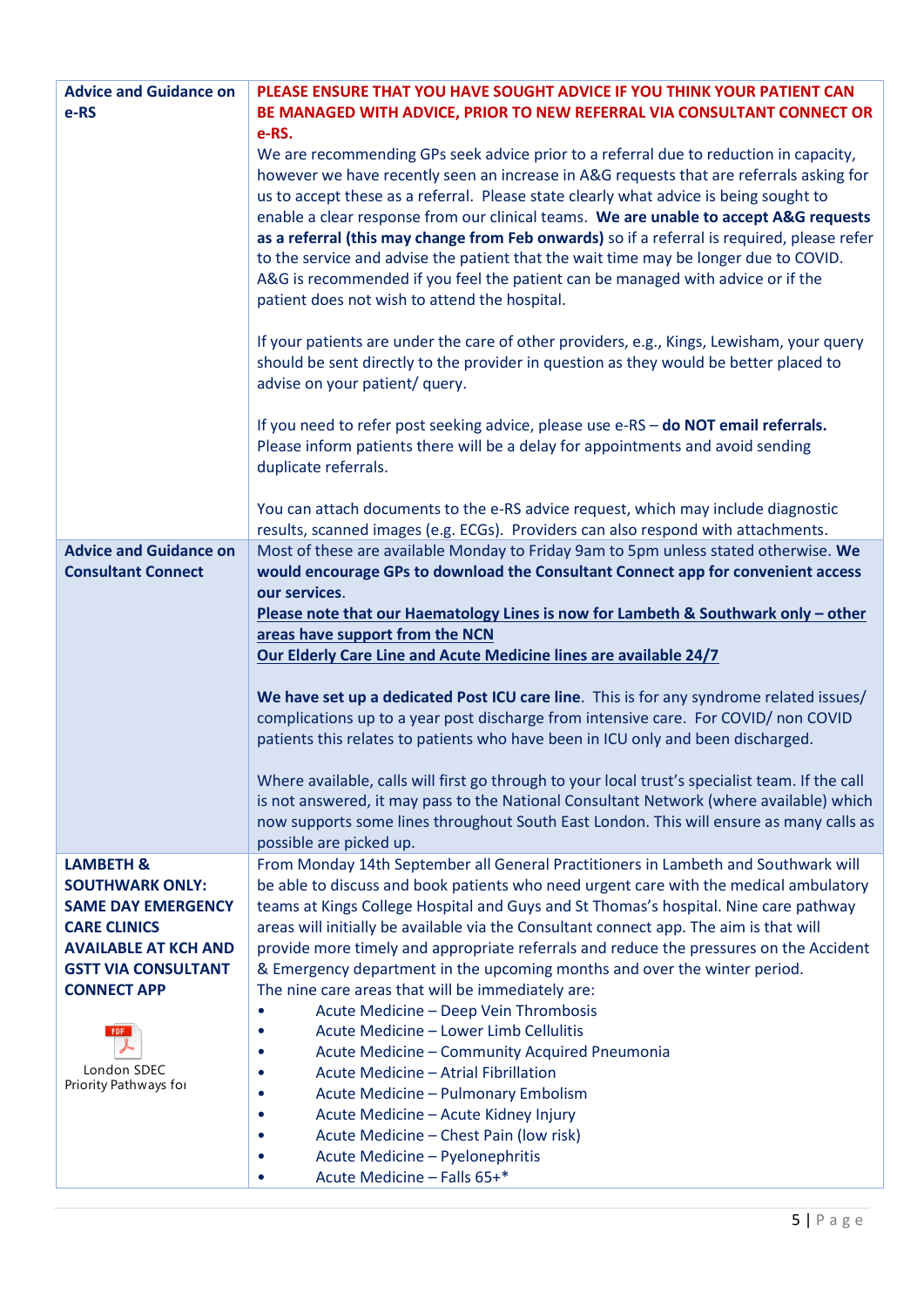|                                              | *this is for falls upper limb without injuries or injuries that do not require surgical<br>intervention                                                                                                                                                                                                                                                                                                                                                                                                                                                   |
|----------------------------------------------|-----------------------------------------------------------------------------------------------------------------------------------------------------------------------------------------------------------------------------------------------------------------------------------------------------------------------------------------------------------------------------------------------------------------------------------------------------------------------------------------------------------------------------------------------------------|
|                                              | These will be clearly labelled on the Consultant connect app and operate between 08:00-<br>17:00 Monday to Friday and 09:00-15:00 Saturday. These clinics are for those patients<br>who need urgent same day but not emergency care.                                                                                                                                                                                                                                                                                                                      |
|                                              | Please see attached guidance on this.                                                                                                                                                                                                                                                                                                                                                                                                                                                                                                                     |
|                                              | For those who don't have the Consultant connect app please download on your device<br>Google play store<br>https://play.google.com/store/apps/details?id=uk.org.consultantconnect.app&hl=en_GB                                                                                                                                                                                                                                                                                                                                                            |
|                                              | Apple App Store<br>https://apps.apple.com/gb/app/consultant-connect/id1138956970                                                                                                                                                                                                                                                                                                                                                                                                                                                                          |
| <b>Stroke/ TIA Mobile</b><br><b>Helpline</b> | The stroke team have set up a direct mobile. It is manned Mon-Fri 9-5 and they welcome<br>all calls regarding stroke /TIA. 07825023845<br>Primary care referrals can be made by phoning TIA MOBILE or alternatively email gst-                                                                                                                                                                                                                                                                                                                            |
|                                              | tr.gsttstrokereferrals@nhs.net (Out of hours). Please see our website for the TIA                                                                                                                                                                                                                                                                                                                                                                                                                                                                         |
|                                              | pathway and GP referral form. All patients referred should receive the TIA patient<br>information leaflet.                                                                                                                                                                                                                                                                                                                                                                                                                                                |
|                                              | https://www.guysandstthomas.nhs.uk/our-services/stroke/referrals.aspx                                                                                                                                                                                                                                                                                                                                                                                                                                                                                     |
| <b>Bookings on e-RS</b>                      | We are gradually turning bookings back on across our services on e-RS in a phased<br>approach. Some services may remain as Face to Face whilst others may change.                                                                                                                                                                                                                                                                                                                                                                                         |
|                                              | Some services may have a dummy appointment which the patient MUST NOT attend so<br>please ensure that Practices do not tell the patient to come to the hospital for these<br>appointments. This is so we can assess the referral and we will then contact the patient<br>to book their appointment into the most appropriate clinic (if required). This will be clear<br>in the patient instructions so please do not send local text messages to patients about<br>these appointments. The service name has "patient do not attend" in the service name. |
|                                              | Various services will be converted to telephone or video appointments. This will be clear<br>in the service name, however please ensure that the patient refers to the "Information"<br>from the clinic" section of their appointment confirmation summary. The appointment<br>time is approximate but please be assured every effort will be made to call the patient as<br>near to this time as possible.                                                                                                                                               |
| <b>Worklist Management</b>                   | Please monitor worklists daily on e-RS for advice responses and rejections.                                                                                                                                                                                                                                                                                                                                                                                                                                                                               |
| <b>GSTT Website</b>                          | To support GPs we have updated our services pages on our website with COVID specific<br>information. There is also a dedicated section for patients with details on how to<br>contact us.<br>https://www.guysandstthomas.nhs.uk/patients-and-visitors/coronavirus/coronavirus-<br>service-updates.aspx                                                                                                                                                                                                                                                    |
|                                              |                                                                                                                                                                                                                                                                                                                                                                                                                                                                                                                                                           |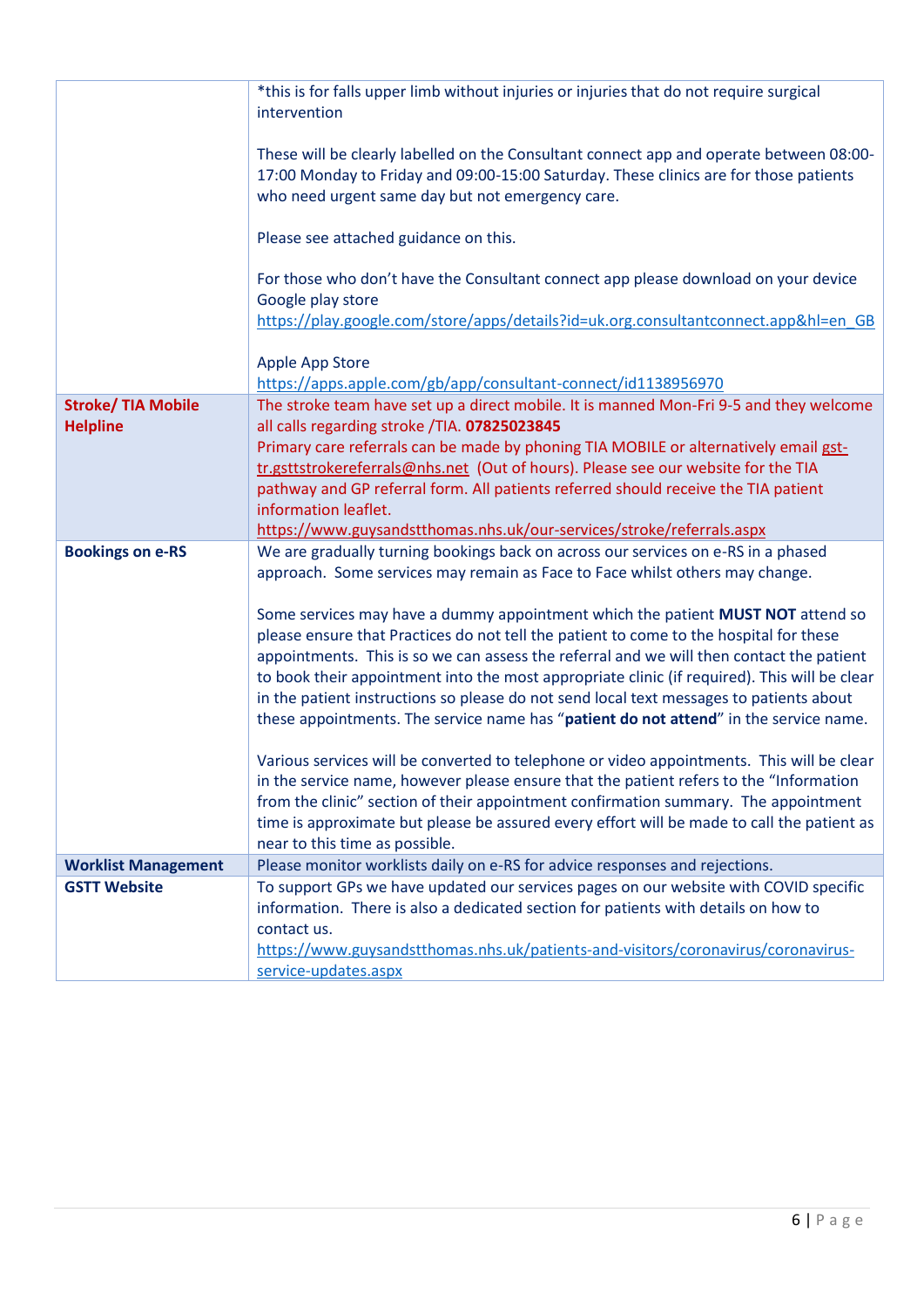## **2. Changes to referrals/ services at Guy's and St Thomas' NHS Foundation Trust/ & COVID help guides**

| <b>Rapid Access Chest Pain</b><br><b>Clinic is now on e-RS</b> | The Rapid Access Chest Pain Clinic (RACPC) is now on e-RS.                                                                                                                                                                                                                                                                                                                                                                                                                                                                                                                                                                                                                                                                                                                                     |
|----------------------------------------------------------------|------------------------------------------------------------------------------------------------------------------------------------------------------------------------------------------------------------------------------------------------------------------------------------------------------------------------------------------------------------------------------------------------------------------------------------------------------------------------------------------------------------------------------------------------------------------------------------------------------------------------------------------------------------------------------------------------------------------------------------------------------------------------------------------------|
| PDF <sup>1</sup><br>Primary Care Rapid<br>Access Pathway.pdf   | From 1 <sup>st</sup> April 2021, the service will no longer be accepting emailed referrals. Please<br>refer all patients through the NHS e-Referral Service. Please review the Directory of<br>Service (DOS) for the service prior to referring to avoid any delays to the patients<br>care. We have also amended our Chest Pain referral form which can be found via<br>this link: https://www.guysandstthomas.nhs.uk/our-<br>services/cardiovascular/specialties/cardiology/chest-pain/referrals.aspx. Please do<br>complete in as much detail as possible to avoid rejection/delays. We will only<br>accept referrals with a completed form.                                                                                                                                                |
|                                                                | You can find this service by choosing the following criteria:                                                                                                                                                                                                                                                                                                                                                                                                                                                                                                                                                                                                                                                                                                                                  |
|                                                                | Specialty: Cardiology                                                                                                                                                                                                                                                                                                                                                                                                                                                                                                                                                                                                                                                                                                                                                                          |
|                                                                | <b>Clinic Type: Rapid Access Chest Pain</b>                                                                                                                                                                                                                                                                                                                                                                                                                                                                                                                                                                                                                                                                                                                                                    |
|                                                                | Priority: Urgent                                                                                                                                                                                                                                                                                                                                                                                                                                                                                                                                                                                                                                                                                                                                                                               |
|                                                                | Age Range: 35 years and over                                                                                                                                                                                                                                                                                                                                                                                                                                                                                                                                                                                                                                                                                                                                                                   |
|                                                                | Rapid Access Chest Pain Clinic (PATIENTS DO NOT ATTEND) service is set up as a<br>directly bookable Assessment Services which is mapped to a virtual assessment<br>appointment clinic. Please ensure when referring that the referral is attached<br>promptly on e-RS (ideally within 24 hours to avoid any delay). If the referral is not<br>attached we will be unable to assess the referral and contact the patient.                                                                                                                                                                                                                                                                                                                                                                       |
|                                                                | When referring the patient, please ensure that you advise the patient that you will be<br>referring them to the assessment service.                                                                                                                                                                                                                                                                                                                                                                                                                                                                                                                                                                                                                                                            |
|                                                                | ALWAYS BOOK the assessment (dummy) appointment - do not provide the patient<br>with the appointment letter generated as they must NOT attend this appointment.                                                                                                                                                                                                                                                                                                                                                                                                                                                                                                                                                                                                                                 |
|                                                                | Once the referral form has been attached to the assessment appointment, it will be<br>available to us for processing. We will triage the referral and contact the patient to<br>book them their appointment(s) accordingly.                                                                                                                                                                                                                                                                                                                                                                                                                                                                                                                                                                    |
| <b>Fibromyalgia Service</b><br><b>Closing</b>                  | Due to significant pressures to our rheumatology services, we regret to announce that<br>we are unable to continue running the One Stop Fibromyalgia Clinic and are<br>permanently closing this service.                                                                                                                                                                                                                                                                                                                                                                                                                                                                                                                                                                                       |
|                                                                | The aim of this one stop service was to review the patient's management of their<br>condition, to give advice on the best way to self-manage, and to signpost to services<br>that can provide further help. We would suggest you consider the following<br>recommendations/suggestions for patients living with fibromyalgia.<br>Has the patient had access to local exercise-based physiotherapy?<br>п<br>Has the patient had access to local hydrotherapy?<br>٠<br>Have you considered referral for local IAPT long term conditions services? Many<br>п<br>IAPT services now offer specific group and one to one therapy for patients living<br>with chronic pain/fatigue.<br>If your patient has a difficulty with depression/anxiety have you considered<br>٠<br>referral to IAPT for CBT? |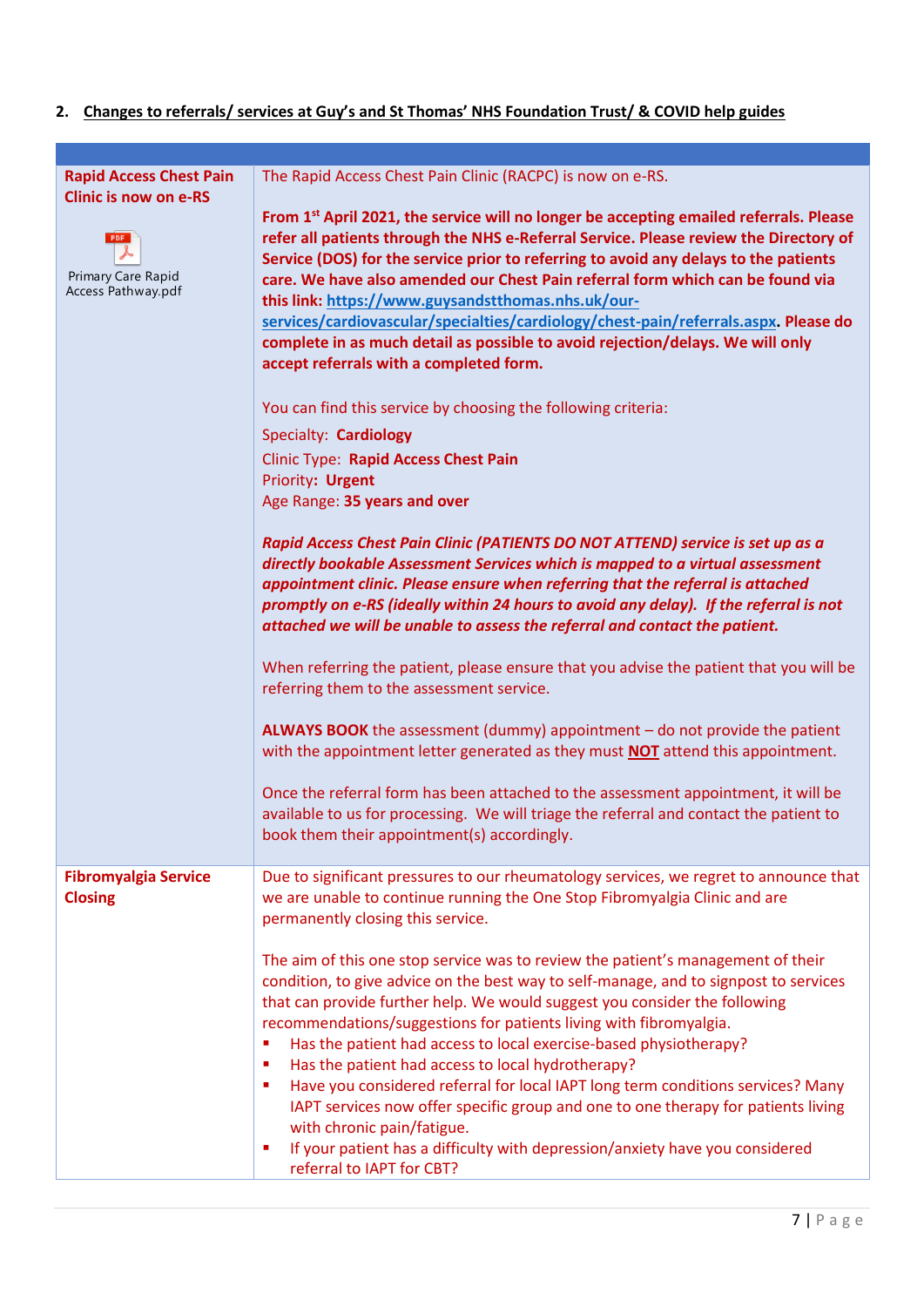| around pain, and low mood consider referral to a specialist pain service for<br>consideration for multidisciplinary pain management programme.                                                                                                                                                                                                                                                                                                                                                                                                                                                                                                                                                                                                                                                                                                                                                                                                                                                                                                                                                                                                                                                                                                                                                                                                                                                                                                                                                                                                                                                                                                                                                                                                                                                    |  |
|---------------------------------------------------------------------------------------------------------------------------------------------------------------------------------------------------------------------------------------------------------------------------------------------------------------------------------------------------------------------------------------------------------------------------------------------------------------------------------------------------------------------------------------------------------------------------------------------------------------------------------------------------------------------------------------------------------------------------------------------------------------------------------------------------------------------------------------------------------------------------------------------------------------------------------------------------------------------------------------------------------------------------------------------------------------------------------------------------------------------------------------------------------------------------------------------------------------------------------------------------------------------------------------------------------------------------------------------------------------------------------------------------------------------------------------------------------------------------------------------------------------------------------------------------------------------------------------------------------------------------------------------------------------------------------------------------------------------------------------------------------------------------------------------------|--|
| Do you see patients with a family history of colorectal cancer?<br><b>APRIL IS BOWEL CANCER</b><br>The Bowel Cancer Risk Assessment Service (CRAS) is based at the Clinical Genetics<br><b>AWARENESS MONTH</b><br>Department at Guy's Hospital and it is run by skilled cancer family history nurses. The<br>service is aimed at women and men with a family history of colorectal cancer and/or<br>bowel polyps, ovarian cancer and/or endometrial cancer.<br>Some individuals may be eligible to have earlier and more regular bowel screening<br>due to their family history of bowel cancer. We offer a comprehensive cancer risk<br>assessment based on current guidelines, information about screening options and<br>bowel awareness as well as lifestyle advice.                                                                                                                                                                                                                                                                                                                                                                                                                                                                                                                                                                                                                                                                                                                                                                                                                                                                                                                                                                                                                          |  |
| The Cancer Risk Assessment Service is available to all women and men who are<br>registered with a GP.<br>Referrals can be found following this link (https://www.guysandstthomas.nhs.uk/our-<br>services/genetics/clinics/cancer-risk-assessment.aspx#na (can this be inserted as a<br>hyperlink to the page). Referrals are accepted from all health professionals by<br>emailing gst-tr.cancerriskassessment@nhs.net.<br>We will be sending out information for a future event for GPs to find out more<br>information about the Cancer Risk Assessment Service so please look out for dates<br>towards the end of the year.                                                                                                                                                                                                                                                                                                                                                                                                                                                                                                                                                                                                                                                                                                                                                                                                                                                                                                                                                                                                                                                                                                                                                                    |  |
| The Respiratory Department has reviewed a large number of patients who have had<br><b>Respiratory post COVID</b><br>referrals<br>confirmed COVID. If the patients have had a normal chest x-ray, normal ECG, a full set<br>of normal bloods tests and do not drop their oxygen saturations on exertion then they<br>are very unlikely to have any significant respiratory disease.<br>A number of patients has also been reviewed with what is referred to as post COVID<br>syndrome/post COVID viral fatigue/long COVID. We appreciate that the symptoms,<br>particularly of tiredness and fatigue can be very troublesome. The symptoms of<br>cough, feeling short of breath and odd chest pains are recognised as part of this<br>condition. However the respiratory clinic is not the right place for them to continue<br>their recovery when they have had the above investigation result come back as<br>normal. We do not have any specific "respiratory" treatments for this condition. We<br>also have seen that these symptoms do steadily improve over time if the advice on<br>the link below is followed.<br>In the above cases a referral to the respiratory clinic would not be appropriate. We<br>hope to develop more supportive strategies with community services in the future<br>and if there is more evidence or research that becomes available then we will act on<br>that accordingly.<br>The locally agreed guidelines are on the link below<br>https://www.clinicaleffectivenesssouthwark.co.uk/resources/<br>However, we wish to stress that the respiratory department is otherwise "open for<br>business as usual" and are happy to accept any respiratory referrals in the usual way.<br>We welcome your requests of advice prior referring via A&G and Consultant |  |
| <b>Connect where available.</b><br><b>Dietetics - Southwark</b><br>Do you have any patients living with obesity? Now is the ideal time to refer them to<br>the Southwark Tier 2 Healthy Weight Management Programme.<br><b>Tier 2 Weight</b>                                                                                                                                                                                                                                                                                                                                                                                                                                                                                                                                                                                                                                                                                                                                                                                                                                                                                                                                                                                                                                                                                                                                                                                                                                                                                                                                                                                                                                                                                                                                                      |  |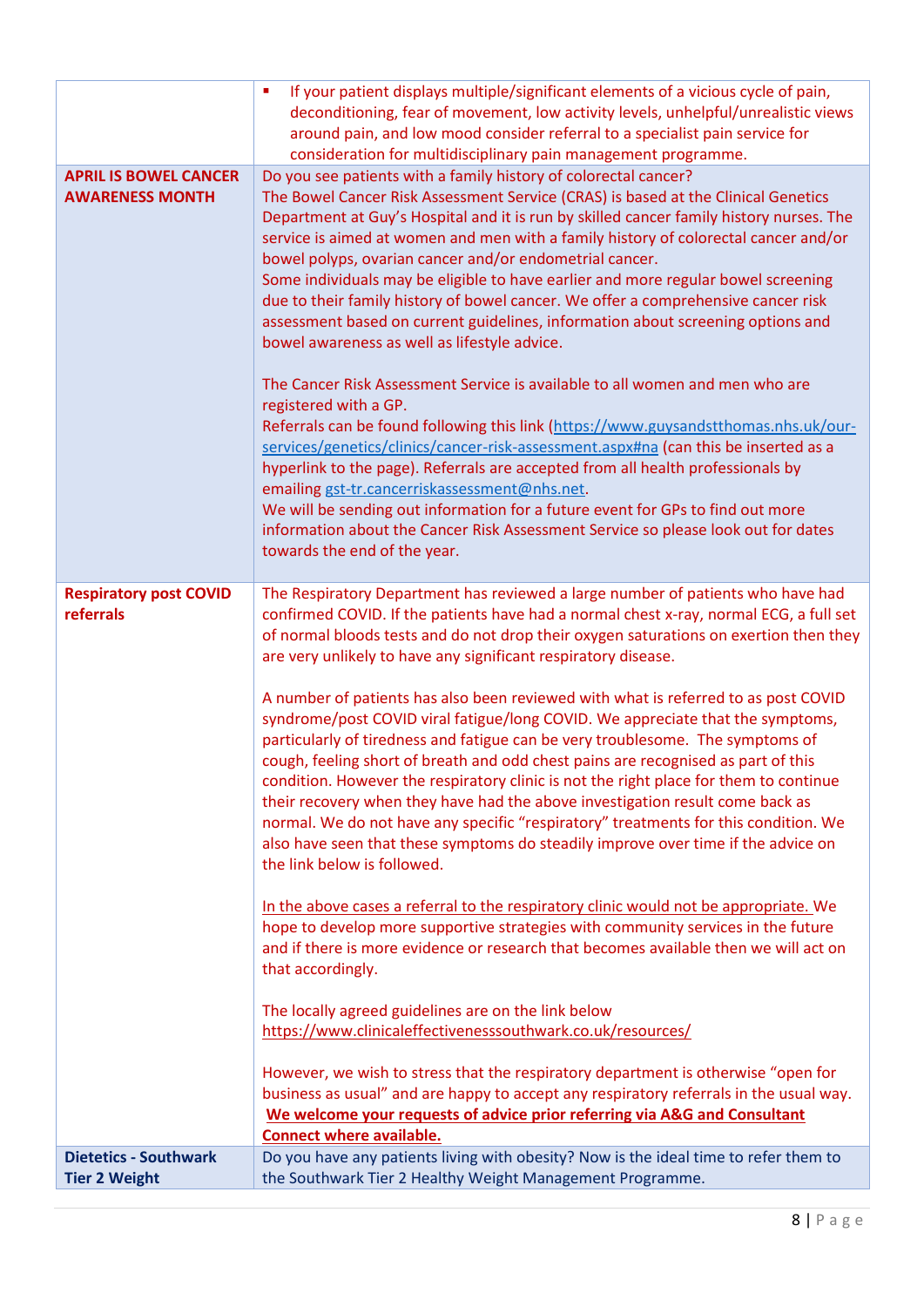| <b>Management</b>                                                                                         |                                                                                                                                                                                                                                                                                                                                                                                                                                                                                                                                                                                                                                                                                                                                                                                                                                                                                                                                                                                                                                                        |
|-----------------------------------------------------------------------------------------------------------|--------------------------------------------------------------------------------------------------------------------------------------------------------------------------------------------------------------------------------------------------------------------------------------------------------------------------------------------------------------------------------------------------------------------------------------------------------------------------------------------------------------------------------------------------------------------------------------------------------------------------------------------------------------------------------------------------------------------------------------------------------------------------------------------------------------------------------------------------------------------------------------------------------------------------------------------------------------------------------------------------------------------------------------------------------|
| <b>Programmes</b>                                                                                         | We accept referrals for adult patients, $BMI \geq 30$ , motivated to improve their lifestyle.<br>The programme is currently delivered to groups of 12-15 people on a virtual platform.<br>Virtual groups meet once a week (Mondays or Fridays) for a duration on 12 weeks.<br>Please allow your patients to take advantage of this opportunity to make a real<br>change in their lifestyle.<br>Please submit your referrals to:<br>gst-tr.tier2programme@nhs.net or if you want more details get in contact with the                                                                                                                                                                                                                                                                                                                                                                                                                                                                                                                                   |
|                                                                                                           | admin team on 0207 188 2010 (Option 1).                                                                                                                                                                                                                                                                                                                                                                                                                                                                                                                                                                                                                                                                                                                                                                                                                                                                                                                                                                                                                |
| <b>Dietetics - Tier 3 Weight</b><br><b>Management</b><br><b>Programmes</b>                                | All future Initial Assessments have been suspended due to staff redeployment,<br>therefore no patients can start the programme. However we are still accepting<br>referrals. If you make a referral now, it will not be considered until normal service has<br>been resumed. Please tell the patient that they will be waiting for some time before<br>we can book their Initial Assessment in order for them to start the programme. We<br>will be in contact with them once we re-open our Initial Assessments.<br>Please note: this service has moved to a group video intervention since July 2020 so<br>please only refer patients who are able to access the internet and have a<br>mobile/laptop/tablet device with a camera and microphone. To ensure referral<br>acceptance please include latest bloods and blood pressure results on the referral so<br>that the patient can have their medical review prior to starting the programme. Thank<br>you.<br>For any queries please email us on: gst-tr.tier3@nhs.net for the South East London |
|                                                                                                           | Tier 3 programme.                                                                                                                                                                                                                                                                                                                                                                                                                                                                                                                                                                                                                                                                                                                                                                                                                                                                                                                                                                                                                                      |
| <b>Viapath Update: PSA</b><br>requests for female<br>patients                                             | Due to limitations with the laboratory computer system, prostate specific antigen<br>testing is only available to patients registered as male on the system. This is to<br>prevent inappropriate investigations being performed. However, this does mean that<br>if a PSA is requested on a female for an appropriate clinical scenario (e.g. monitoring<br>of therapy for male-to-female gender transition), then the requesting clinician will<br>need to inform the Guy's & St. Thomas' Duty Biochemist on 07738 897061 (Monday-<br>Friday, 9-5). We acknowledge that this is not an ideal solution, but our limited IT<br>system provides no alternative. We will be implementing a new laboratory IT system<br>in the future and bear this issue in mind.                                                                                                                                                                                                                                                                                         |
| <b>Viapath Update:</b><br><b>Upcoming changes to</b><br><b>HbA1c analysis at Guy's</b><br>and St. Thomas' | The Biochemistry laboratory at Guy's & St. Thomas' will be moving to a new method<br>for measuring HbA1c in Spring 2021 - the Roche turbidimetric inhibition immunoassay<br>(TINIA). The laboratory has performed a thorough investigation and have confirmed<br>that the technology is appropriate for use in our local population. Reference ranges<br>and interpretation of results will not change; however we will be reporting HbA1c in<br>mmol/mol units only moving forward.                                                                                                                                                                                                                                                                                                                                                                                                                                                                                                                                                                   |
|                                                                                                           | More information including a user letter with laboratory contact details, a "Laboratory<br>Pocket Guide" to HbA1c analysis, plus an HbA1c unit conversion table are available<br>at http://www.viapath.co.uk/viapath-service-updates.                                                                                                                                                                                                                                                                                                                                                                                                                                                                                                                                                                                                                                                                                                                                                                                                                  |
| <b>Vasectomy Referrals</b>                                                                                | For any Vasectomy referrals please refer to MSI Reproductive Choices via e-RS using<br>the clinic type: Vasectomy. Please do not use the clinic type: Not Otherwise<br>Specified to refer to our one stop clinic as this will cause delays to patient care.<br>All referrals sent to MSI Reproductive Choices be reviewed and triaged with one of                                                                                                                                                                                                                                                                                                                                                                                                                                                                                                                                                                                                                                                                                                      |
|                                                                                                           | the following outcomes:<br>Referral is accepted and the patient is seen by MSI Reproductive Choices at their<br>٠<br>choice of clinics in London and surrounding areas.<br>If the referral is too complex or the patient is unable to have a Local Anaesthetic<br>٠<br>procedure, MSI Reproductive Choices will refer the patient to secondary care (at                                                                                                                                                                                                                                                                                                                                                                                                                                                                                                                                                                                                                                                                                                |
|                                                                                                           | their preferred hospital i.e. LGT, GSTT).                                                                                                                                                                                                                                                                                                                                                                                                                                                                                                                                                                                                                                                                                                                                                                                                                                                                                                                                                                                                              |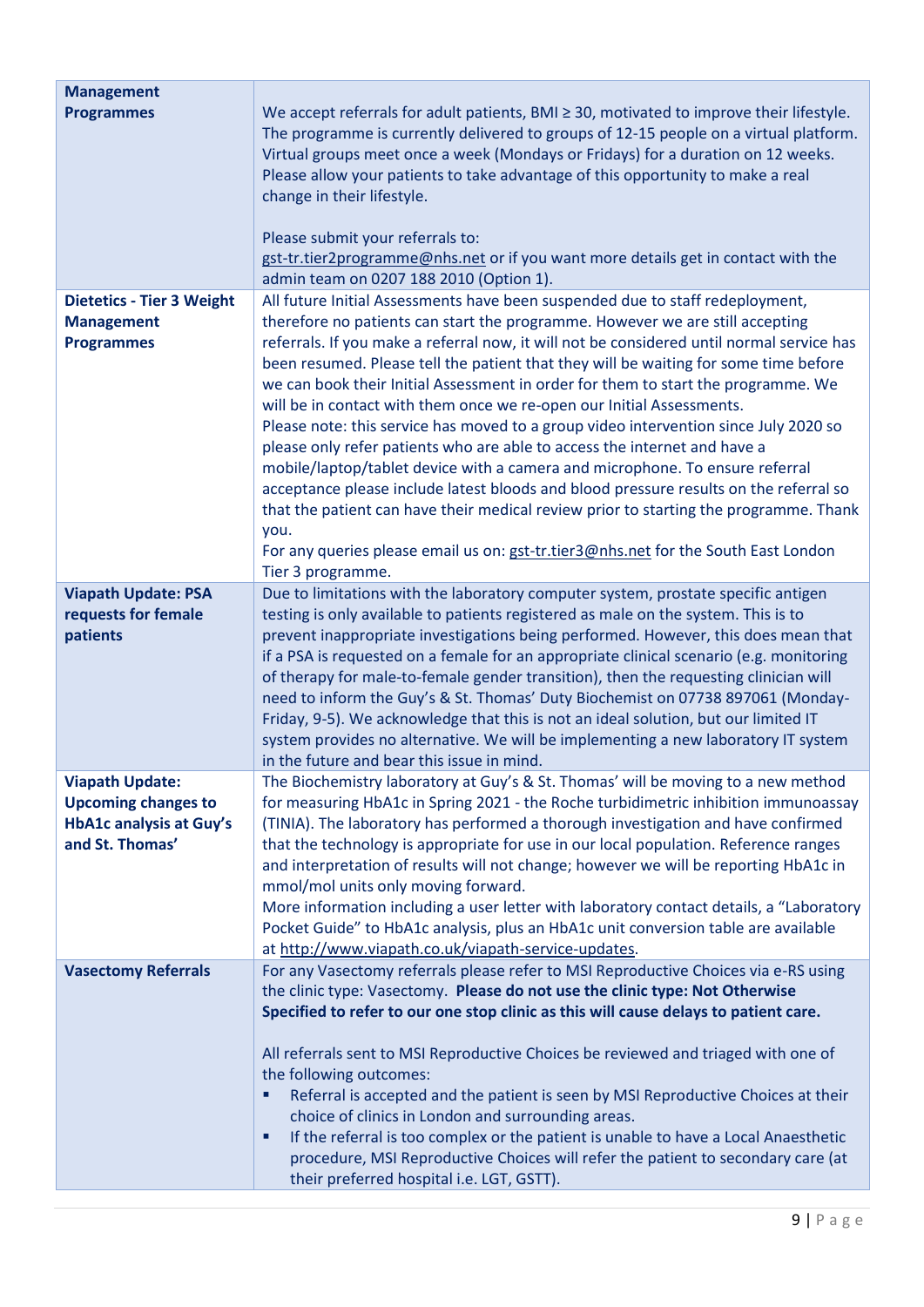| <b>Pulmonary</b><br><b>Rehabilitation Service</b>    | We have paused the Pulmonary Rehabilitation Service for the current time due to the<br>staff being required to support critical care and the oxygen supported discharge<br>pathway. We are therefore not accepting any new referrals at present. We hope this<br>pause will only be for a couple of months, and we will let you know as soon as we re-<br>open for new referrals. However, please bear in mind we already have a waiting list<br>of over 3-4 months which is only going to increase while the service is paused so<br>please be mindful of this when referring new patients in the future so patients know<br>what to expect. We will update you all when the situation changes.<br>For any queries, please contact the Integrated Respiratory Team on 0207 188 8636 |
|------------------------------------------------------|--------------------------------------------------------------------------------------------------------------------------------------------------------------------------------------------------------------------------------------------------------------------------------------------------------------------------------------------------------------------------------------------------------------------------------------------------------------------------------------------------------------------------------------------------------------------------------------------------------------------------------------------------------------------------------------------------------------------------------------------------------------------------------------|
| Anosmia related to                                   | Given the high prevalence of loss of sense of smell and taste as a consequence of                                                                                                                                                                                                                                                                                                                                                                                                                                                                                                                                                                                                                                                                                                    |
| <b>COVID-19</b>                                      | COVID-19, GPs are likely to see a significant increase in patients presenting with                                                                                                                                                                                                                                                                                                                                                                                                                                                                                                                                                                                                                                                                                                   |
| (will move to Section 3 in<br>$next$ edition) – some | recent onset anosmia.<br>We have provided guidelines for their management at the ENTUK website:                                                                                                                                                                                                                                                                                                                                                                                                                                                                                                                                                                                                                                                                                      |
| amendments since last                                | https://www.entuk.org/guideline-management-covid-19-anosmia                                                                                                                                                                                                                                                                                                                                                                                                                                                                                                                                                                                                                                                                                                                          |
| edition                                              |                                                                                                                                                                                                                                                                                                                                                                                                                                                                                                                                                                                                                                                                                                                                                                                      |
|                                                      | The majority of these patients do not need imaging or ENT review, and although it                                                                                                                                                                                                                                                                                                                                                                                                                                                                                                                                                                                                                                                                                                    |
|                                                      | would be helpful to confirm the likelihood of COVID infection with antibody testing, it                                                                                                                                                                                                                                                                                                                                                                                                                                                                                                                                                                                                                                                                                              |
|                                                      | can occur as at the only symptom in confirmed PCR positive patients, but not all later<br>seroconvert.                                                                                                                                                                                                                                                                                                                                                                                                                                                                                                                                                                                                                                                                               |
|                                                      | A patient advice sheet, directing them to patient support groups and to advice on                                                                                                                                                                                                                                                                                                                                                                                                                                                                                                                                                                                                                                                                                                    |
|                                                      | smell training, is available                                                                                                                                                                                                                                                                                                                                                                                                                                                                                                                                                                                                                                                                                                                                                         |
|                                                      | https://www.entuk.org/advice-patients-new-onset-anosmia-during-covid-19-                                                                                                                                                                                                                                                                                                                                                                                                                                                                                                                                                                                                                                                                                                             |
|                                                      | pandemic.<br>Smell training is the most important treatment, and clear instructions how to do this                                                                                                                                                                                                                                                                                                                                                                                                                                                                                                                                                                                                                                                                                   |
|                                                      | at home, as well as further useful advice is available at www.AbScent.org/Nosewell.                                                                                                                                                                                                                                                                                                                                                                                                                                                                                                                                                                                                                                                                                                  |
|                                                      | There is some evidence to support use of a short course of oral steroids if there is                                                                                                                                                                                                                                                                                                                                                                                                                                                                                                                                                                                                                                                                                                 |
|                                                      | complete loss of smell at 4 weeks after onset, although the risks must be considered                                                                                                                                                                                                                                                                                                                                                                                                                                                                                                                                                                                                                                                                                                 |
|                                                      | carefully in each individual case.                                                                                                                                                                                                                                                                                                                                                                                                                                                                                                                                                                                                                                                                                                                                                   |
|                                                      | Many patients will develop distorted smells (Parosmia) during the recovery phase                                                                                                                                                                                                                                                                                                                                                                                                                                                                                                                                                                                                                                                                                                     |
|                                                      | which can be distressing. There are no specific remedies to alleviate parosmia, but it is                                                                                                                                                                                                                                                                                                                                                                                                                                                                                                                                                                                                                                                                                            |
|                                                      | usually a temporary stage heralding longer term improvement. It may last several                                                                                                                                                                                                                                                                                                                                                                                                                                                                                                                                                                                                                                                                                                     |
|                                                      | months. Further support and advice is provided on the Nosewell website above                                                                                                                                                                                                                                                                                                                                                                                                                                                                                                                                                                                                                                                                                                         |
|                                                      | For patients with persistent severe loss more than 3 months after onset, ENT review                                                                                                                                                                                                                                                                                                                                                                                                                                                                                                                                                                                                                                                                                                  |
|                                                      | may be considered, primarily to exclude other causes of anosmia. Please advise your                                                                                                                                                                                                                                                                                                                                                                                                                                                                                                                                                                                                                                                                                                  |
|                                                      | patient that we do not have additional therapeutic options available to us so that they                                                                                                                                                                                                                                                                                                                                                                                                                                                                                                                                                                                                                                                                                              |
|                                                      | are not overly expectant - there is often a delay in seeing the patient and some have                                                                                                                                                                                                                                                                                                                                                                                                                                                                                                                                                                                                                                                                                                |
|                                                      | been 'hanging on' for a miracle cure that we sadly cannot offer. The good news is that<br>the vast majority of patients will recover with time - and the chance of recovery is                                                                                                                                                                                                                                                                                                                                                                                                                                                                                                                                                                                                       |
|                                                      | likely to persist beyond 12 - 18 months after onset.                                                                                                                                                                                                                                                                                                                                                                                                                                                                                                                                                                                                                                                                                                                                 |
| <b>Community Palliative</b>                          | Guy's and St Thomas' community palliative care team (CPCT) continues to support                                                                                                                                                                                                                                                                                                                                                                                                                                                                                                                                                                                                                                                                                                      |
| Care team - update                                   | GPs, community health care professionals and patients with life limiting disease living                                                                                                                                                                                                                                                                                                                                                                                                                                                                                                                                                                                                                                                                                              |
|                                                      | in north Lambeth and Southwark.                                                                                                                                                                                                                                                                                                                                                                                                                                                                                                                                                                                                                                                                                                                                                      |
|                                                      | Given current Covid-19 related increased demands on the CPCT, we are managing                                                                                                                                                                                                                                                                                                                                                                                                                                                                                                                                                                                                                                                                                                        |
|                                                      | patients remotely i.e. using telephone assessments / video-consultations where                                                                                                                                                                                                                                                                                                                                                                                                                                                                                                                                                                                                                                                                                                       |
|                                                      | possible. We continue to assess face to face as needed.                                                                                                                                                                                                                                                                                                                                                                                                                                                                                                                                                                                                                                                                                                                              |
|                                                      |                                                                                                                                                                                                                                                                                                                                                                                                                                                                                                                                                                                                                                                                                                                                                                                      |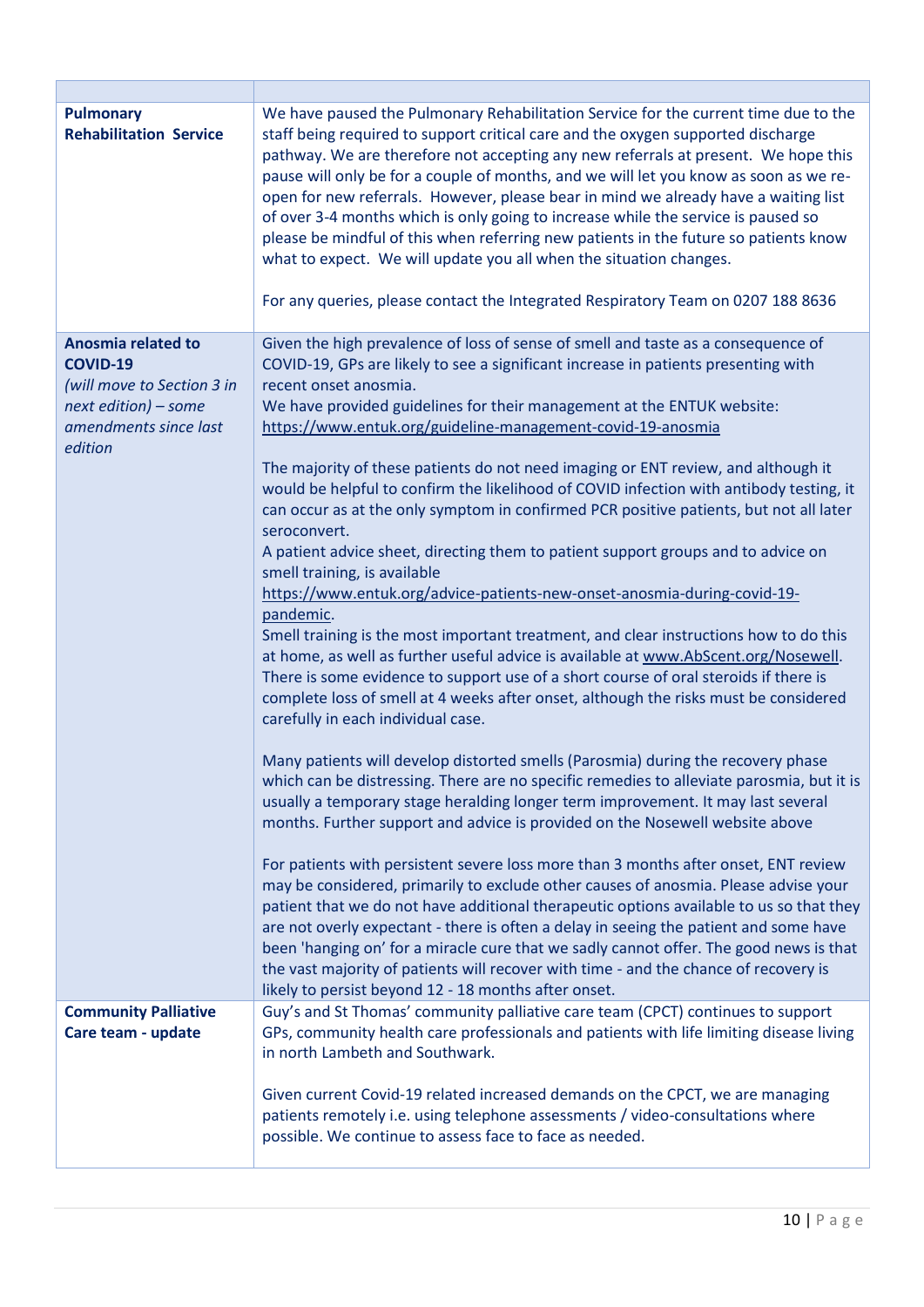|                                                                                                        | GP's and health care professionals can access urgent clinical advice in hours (Mon-Fri<br>9-5pm) via the consultant connect App or on 02071884338. The End of life care team<br>(patients assessed to be imminently dying in hours-days) can be contacted (Mon-Fri 8-<br>5pm) on 020 3049 4774. Out of hours and at weekends, please call 02071887188 and<br>ask for the on-call community palliative care team (8am-8pm) or Pal@Home (8pm -<br>8am).<br>In addition to verbal advice, all new referrals to the CPCT or palliative care out-<br>patients (Mon-Fri consultant led telephone clinics) will need a fully completed referral<br>form.                                                                                                                                                                                                                                                                                                                                                                                                                                                                                                                                                                                                                                                                                                                                                                                                 |
|--------------------------------------------------------------------------------------------------------|---------------------------------------------------------------------------------------------------------------------------------------------------------------------------------------------------------------------------------------------------------------------------------------------------------------------------------------------------------------------------------------------------------------------------------------------------------------------------------------------------------------------------------------------------------------------------------------------------------------------------------------------------------------------------------------------------------------------------------------------------------------------------------------------------------------------------------------------------------------------------------------------------------------------------------------------------------------------------------------------------------------------------------------------------------------------------------------------------------------------------------------------------------------------------------------------------------------------------------------------------------------------------------------------------------------------------------------------------------------------------------------------------------------------------------------------------|
| <b>Integrated MCATTS MSK</b><br>service (iMSK)                                                         | The MSK physiotherapy service continues to be affected by the COVID-19 surge.<br>Further staff redeployment has had to occur to support critical services. We continue<br>to offer a service for any MSK cases that are clinically urgent.<br>Please use Advice and Guidance (A&G) via e-RS and Consultant Connect if you have<br>clinical uncertainty or require fast accessible advice on management. If your PCN have<br>an FCP service please consider using this for MSK assessment.<br>Please refer to our website for information resources for patients on exercises and<br>advice to self-manage. Physiotherapy page of the Guys and St Thomas' website<br>The Chartered Society of Physiotherapy also has MSK resources<br>If you do refer a routine patient we will advise you via ERS that we are unable to see<br>the patient and signpost relevant information resources.<br>Our iMSK service will be offering 'virtual first' / telephone/video triage model for the<br>majority of patients. Face to face consultations will be offered to those patients who<br>require further assessment /investigation due to concerning or worsening symptoms<br>or if they require treatment, which cannot to be managed remotely.<br>Please see guidance below for patients attending our hospitals for their outpatient<br>appointments.<br>https://www.guysandstthomas.nhs.uk/patients-and-<br>visitors/coronavirus/appointments.aspx#na |
| <b>COVID-19: Diabetes High</b><br><b>Risk Foot Disease Pro-</b><br>active Management<br>Proforma for ( | We are seeing fewer aspects of routine diabetes care take place at the present time<br>due to COVID-19. A particular concern highlighted has been the lack of referral activity<br>for people with foot disease due to their diabetes. This could lead to a worsening of<br>foot problems and potential complications including minor and major amputations.<br>The focus is to identify people with diabetes (PWD) who are at high risk of foot<br>disease based on their medical records. These people need to be identified and<br>proactively managed by means of a routine diabetes foot screen. To help support this<br>piece of work, a proforma has been created to be used by health care professionals<br>making these calls to PWD.<br>This proforma can also be used as a referral form for cases where a foot screen is                                                                                                                                                                                                                                                                                                                                                                                                                                                                                                                                                                                                              |
|                                                                                                        | positive for potential areas of concern that would warrant onward referral and<br>specialist assessment.                                                                                                                                                                                                                                                                                                                                                                                                                                                                                                                                                                                                                                                                                                                                                                                                                                                                                                                                                                                                                                                                                                                                                                                                                                                                                                                                          |
| <b>Consultant Connect NEW</b>                                                                          | Following requests from GP's addressing advice for patients who are deteriorating                                                                                                                                                                                                                                                                                                                                                                                                                                                                                                                                                                                                                                                                                                                                                                                                                                                                                                                                                                                                                                                                                                                                                                                                                                                                                                                                                                 |
| LINE:                                                                                                  | prior to a diagnosis, the RDC now can support/ advice remotely via Consultant                                                                                                                                                                                                                                                                                                                                                                                                                                                                                                                                                                                                                                                                                                                                                                                                                                                                                                                                                                                                                                                                                                                                                                                                                                                                                                                                                                     |
| <b>Rapid Diagnostic Clinic</b><br>(RDC) Urgent Clinical<br><b>Advice</b>                               | Connect (as well as via e-RS). Those with an existing diagnosis should use the existing<br>channels or utilise/ contact Acute Oncology Service (AOS).                                                                                                                                                                                                                                                                                                                                                                                                                                                                                                                                                                                                                                                                                                                                                                                                                                                                                                                                                                                                                                                                                                                                                                                                                                                                                             |
|                                                                                                        | Please could we remind all referring clinicians that triage tests are required prior to an<br>e-RS referral into the RDC. This will help in ensuring the patient is on the correct                                                                                                                                                                                                                                                                                                                                                                                                                                                                                                                                                                                                                                                                                                                                                                                                                                                                                                                                                                                                                                                                                                                                                                                                                                                                |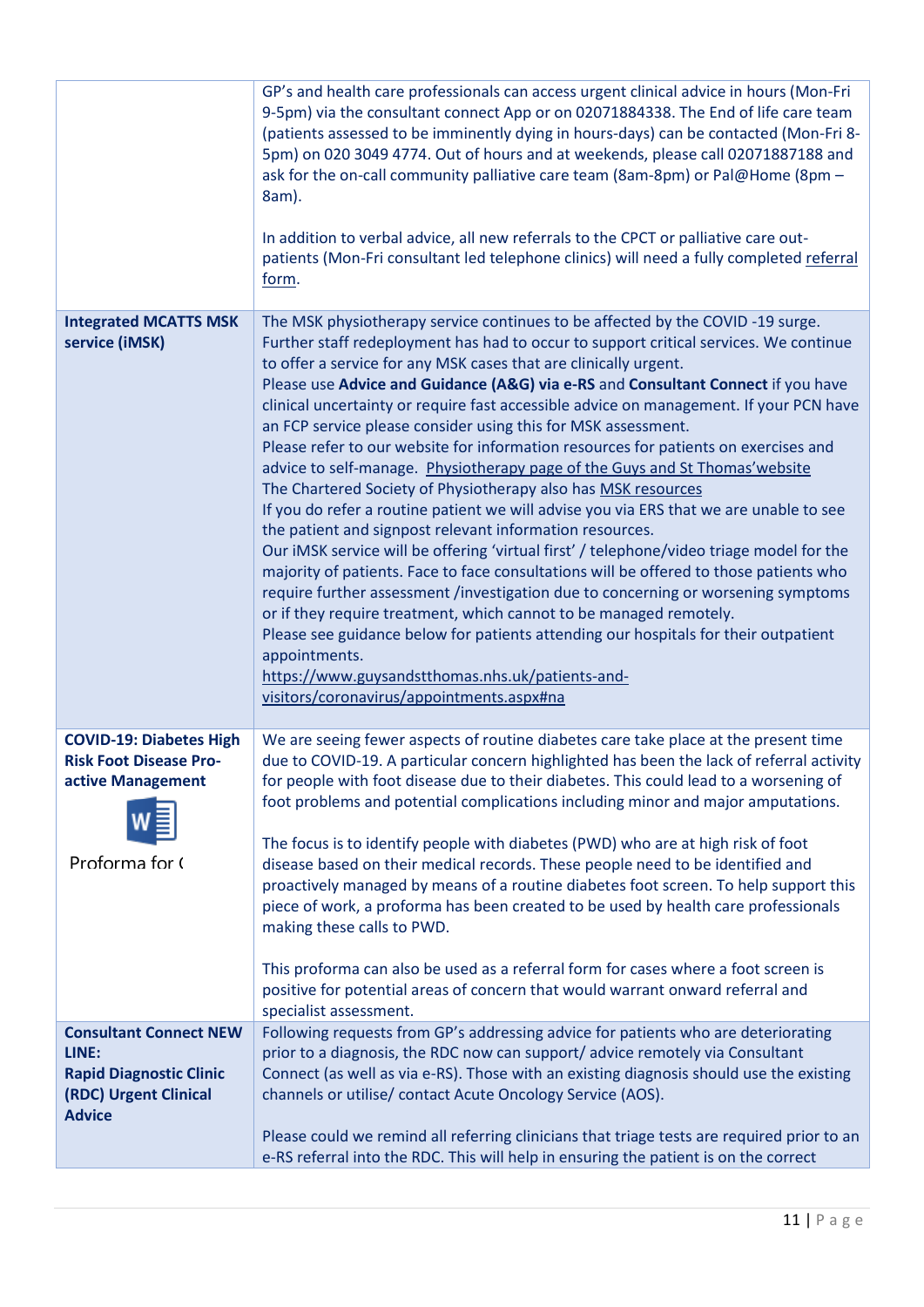|                                                                                  | pathway and also ensure the patient is triaged into the correct diagnostic pathway as<br>quickly as possible.<br>The current RDC lines will available as follows:<br>Tuesday & Thursday 10am to 1pm<br>Wednesday 9am to 5pm                                                                                                                                                                                                                                                                                                                                                                                                                                                                                                                                                                                                                                                                                                                                                                                                                                                                 |
|----------------------------------------------------------------------------------|---------------------------------------------------------------------------------------------------------------------------------------------------------------------------------------------------------------------------------------------------------------------------------------------------------------------------------------------------------------------------------------------------------------------------------------------------------------------------------------------------------------------------------------------------------------------------------------------------------------------------------------------------------------------------------------------------------------------------------------------------------------------------------------------------------------------------------------------------------------------------------------------------------------------------------------------------------------------------------------------------------------------------------------------------------------------------------------------|
| <b>Consultant Connect NEW</b><br><b>LINE: Covid Advice Line</b><br><b>GSTT</b>   | A new service has been set up on Consultant Connect - the Covid Advice line.<br>This service is available for each hospital site and is staffed 8am-8pm 7 days a week,<br>by Consultants from acute medicine, elderly care and respiratory medicine. The line is<br>designed to help GPs and community teams who are managing patients outside of<br>hospital and require specialist advice.                                                                                                                                                                                                                                                                                                                                                                                                                                                                                                                                                                                                                                                                                                |
| <b>ENT referrals ** please</b><br>note changes due to the<br>covid-19 response** | Unfortunately, we are only able to accept referrals for Emergency and Urgent patients<br>until further notice. We will not be accepting any new non-urgent/ routine referrals<br>unless advice and guidance has been sought from our clinical team. Our clinical<br>team will advise you through this channel whether a referral should be made and<br>whether it is urgent or non-urgent. At present we are not currently booking routine<br>patients so there will be a significant delay before we see the patient as capacity is<br>limited for emergency and urgent appointments only.<br>The best course of action for ENT referrals considered to be an emergency is to<br>discuss with the ENT on-call via bleep 1508 in the first instance or seek advice and<br>guidance via e-RS and Consultant Connect (available for Lambeth, Southwark &<br>Bromley GPs). The team can help with appropriate triage, we still have facilities to<br>assess and treat conditions that may warrant a visit to the hospital (e.g. epistaxis,<br>quinsy, severe otitis externa, fractured noses). |
|                                                                                  |                                                                                                                                                                                                                                                                                                                                                                                                                                                                                                                                                                                                                                                                                                                                                                                                                                                                                                                                                                                                                                                                                             |
| <b>Phlebotomy walk in</b><br><b>services</b>                                     | <b>CORRECTION: Please note that phlebotomy services at the Dulwich Community</b><br>Hospital have now closed.                                                                                                                                                                                                                                                                                                                                                                                                                                                                                                                                                                                                                                                                                                                                                                                                                                                                                                                                                                               |
|                                                                                  | Due to the COVID-19 Pandemic Viapath are running a reduced service for walk in<br>blood tests. The current service will be as follows, however this may be subject to<br>alternations - we will keep you updated on any changes.<br>St Thomas' Hospital, Ground Floor, South Wing: 07.30-17.45 (last patient entry<br>٠<br>17.30)<br>Guys Hospital: - 4th Floor, Tower Wing: 07.30-13.00 (last patient entry 12.45)<br>٠<br>Gracefield Gardens, 2-8 Gracefield Gardens, SW16 2ST: 08.00 - 16.45 (last<br>п<br>patient entry 16.30)<br>Tessa Jowell Health Centre: 07.30-16.00 (last patient entry 15.45)<br>٠<br>King's College Hospital, Denmark Hill: 7.30 - 17.45 (last patient entry 17.30)<br>п                                                                                                                                                                                                                                                                                                                                                                                        |
| <b>Dental Emergency Clinic</b>                                                   | The Dental Directorate is open for dental emergencies for adult and paediatric<br>patients Monday to Friday.<br>There are a limited number of appointments each day which have to be booked via<br><b>NHS 111</b>                                                                                                                                                                                                                                                                                                                                                                                                                                                                                                                                                                                                                                                                                                                                                                                                                                                                           |
|                                                                                  | Please do not advise your patient to walk-in as all appointments have to be booked<br>via NHS 111.                                                                                                                                                                                                                                                                                                                                                                                                                                                                                                                                                                                                                                                                                                                                                                                                                                                                                                                                                                                          |
| <b>Early Pregnancy and</b><br><b>Acute Gynaecology Unit</b><br>(EPAGU)           | This service is now by appointment only.<br>Women experiencing problems in pregnancy (abdominal pain /vaginal bleeding/<br>vomiting) and < 18 weeks gestation would need to call us on 02071880864 for a<br>telephone consultation, before attending the unit. If a patient is seen by the GP and<br>needs to be reviewed in EPAGU, we need to be contacted on 02071880864 or on our<br>bleep no 2591, to discuss the referral.                                                                                                                                                                                                                                                                                                                                                                                                                                                                                                                                                                                                                                                             |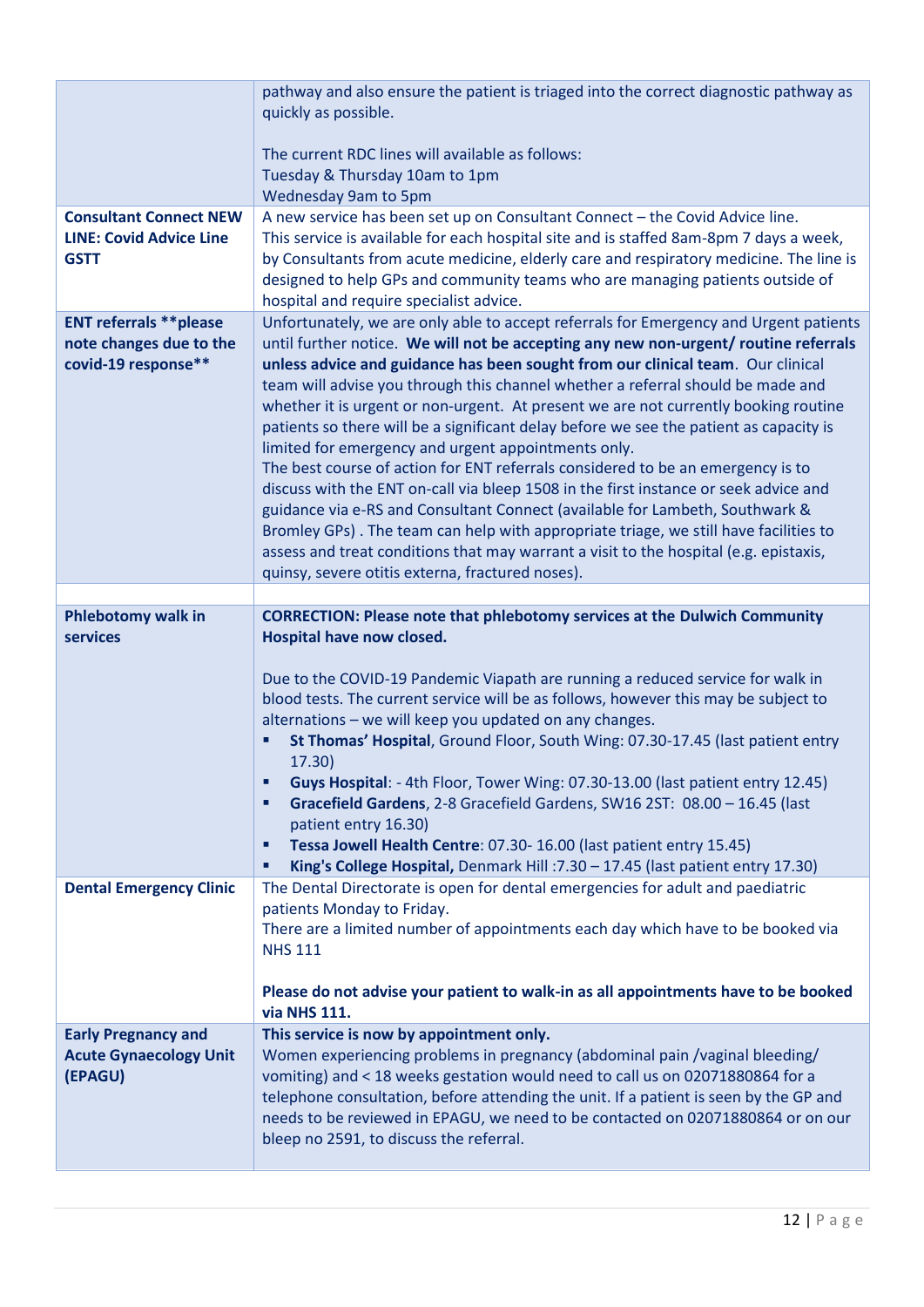|                                 | Women can self-refer or healthcare professionals can refer on their behalf by calling<br>020 7188 0864 (M-F 8am to 6pm, Sat, Sun & Bank Holidays 9.30am to 3pm) and a<br>specific appointment time will then be given.<br>If a woman or healthcare professional is urgently concerned about the amount of<br>bleeding or level of pain, they should go directly to their nearest Emergency<br>Department (A&E).                                                                                                                                                             |
|---------------------------------|-----------------------------------------------------------------------------------------------------------------------------------------------------------------------------------------------------------------------------------------------------------------------------------------------------------------------------------------------------------------------------------------------------------------------------------------------------------------------------------------------------------------------------------------------------------------------------|
|                                 | Please do not advise your patient to walk-in as we will be unable to see them.                                                                                                                                                                                                                                                                                                                                                                                                                                                                                              |
| <b>Ultrasound referrals for</b> | There is a drive to increase the quality of referrals we are receiving and avoid                                                                                                                                                                                                                                                                                                                                                                                                                                                                                            |
| suspected cervical              | unnecessary scans.                                                                                                                                                                                                                                                                                                                                                                                                                                                                                                                                                          |
| lymphadenopathy in              | All referrals must be suitably detailed, including:                                                                                                                                                                                                                                                                                                                                                                                                                                                                                                                         |
| children                        | Size of lump<br>$\blacksquare$                                                                                                                                                                                                                                                                                                                                                                                                                                                                                                                                              |
|                                 | <b>Duration</b><br>п                                                                                                                                                                                                                                                                                                                                                                                                                                                                                                                                                        |
|                                 | Presence/absence of red flag symptoms<br>п                                                                                                                                                                                                                                                                                                                                                                                                                                                                                                                                  |
|                                 |                                                                                                                                                                                                                                                                                                                                                                                                                                                                                                                                                                             |
|                                 |                                                                                                                                                                                                                                                                                                                                                                                                                                                                                                                                                                             |
|                                 | If there is an underlying infection it is advisable to consider antibiotics and review                                                                                                                                                                                                                                                                                                                                                                                                                                                                                      |
|                                 | before sending for an unnecessary reassurance scan for reactive nodes. The                                                                                                                                                                                                                                                                                                                                                                                                                                                                                                  |
|                                 | exception to this is when querying lymphadenitis or abscess.                                                                                                                                                                                                                                                                                                                                                                                                                                                                                                                |
| <b>Abnormal liver function</b>  | The liver service at Guy's and St Thomas' has developed this abnormal liver function                                                                                                                                                                                                                                                                                                                                                                                                                                                                                        |
| test pathway                    | test pathway which helps GPs and referrers with the full management of abnormal                                                                                                                                                                                                                                                                                                                                                                                                                                                                                             |
|                                 | LFT. Please see attached.                                                                                                                                                                                                                                                                                                                                                                                                                                                                                                                                                   |
|                                 | PDF                                                                                                                                                                                                                                                                                                                                                                                                                                                                                                                                                                         |
|                                 |                                                                                                                                                                                                                                                                                                                                                                                                                                                                                                                                                                             |
|                                 | Abnormal liver                                                                                                                                                                                                                                                                                                                                                                                                                                                                                                                                                              |
|                                 | function test pathw                                                                                                                                                                                                                                                                                                                                                                                                                                                                                                                                                         |
| <b>Nephrology (Renal)</b>       | Guy's Nephrology / CKD service are now accepting referrals via e-RS, for patients in                                                                                                                                                                                                                                                                                                                                                                                                                                                                                        |
| <b>Referral changes</b>         | South-East London. The first appointment with the service will be a virtual review. For<br>most referrals, this will include a telephone consultation; there may be some referrals<br>which are redirected to another service. The information in the referral form and<br>visible in the Local Care Record are crucial for making this appointment as useful as<br>possible. Please ensure that the blood and urine test results stipulated in the referral<br>form are as recent as possible. When referring to this service please use the Renal<br><b>Referral Form</b> |
|                                 | (see section under Routine referrals to obtain form (should be used for urgent<br>referrals too): Renal Referral form                                                                                                                                                                                                                                                                                                                                                                                                                                                       |
|                                 | After this first appointment, we will offer the patient a follow-up in the Nephrology<br>service, either virtual or face-to-face, or discharge the patient back to the referrer<br>with advice and guidance. If we discharge the patient, we will write a letter to the<br>referrer and the patient informing them that they have been discharged from our<br>care, and to contact the referrer for the next steps in their care.                                                                                                                                           |
|                                 | For any further referral related queries, please contact<br>gst-tr.RenalReferralsGuys@nhs.net                                                                                                                                                                                                                                                                                                                                                                                                                                                                               |
|                                 | Please note - from the 14th December 2020, any referrals made not using the Renal<br>Referral Form will be rejected, and the referrer signposted towards the correct<br>referral form.                                                                                                                                                                                                                                                                                                                                                                                      |
| <b>Changes to</b>               | Microbiological testing of HVS samples currently involves a complex series of tests,                                                                                                                                                                                                                                                                                                                                                                                                                                                                                        |
| microbiological testing of      | regardless of the clinical indication. This is wasteful of resources. A PHE guideline from                                                                                                                                                                                                                                                                                                                                                                                                                                                                                  |
| <b>High Vaginal Swabs</b>       | 2017 recommended that bacterial vaginosis (BV), a very common diagnosis in primary                                                                                                                                                                                                                                                                                                                                                                                                                                                                                          |
|                                 | care, could be rapidly and reliably diagnosed using clinical symptoms and signs                                                                                                                                                                                                                                                                                                                                                                                                                                                                                             |
|                                 | combined with pH testing. Therefore, following consultation with CCG and GSTFT                                                                                                                                                                                                                                                                                                                                                                                                                                                                                              |
|                                 |                                                                                                                                                                                                                                                                                                                                                                                                                                                                                                                                                                             |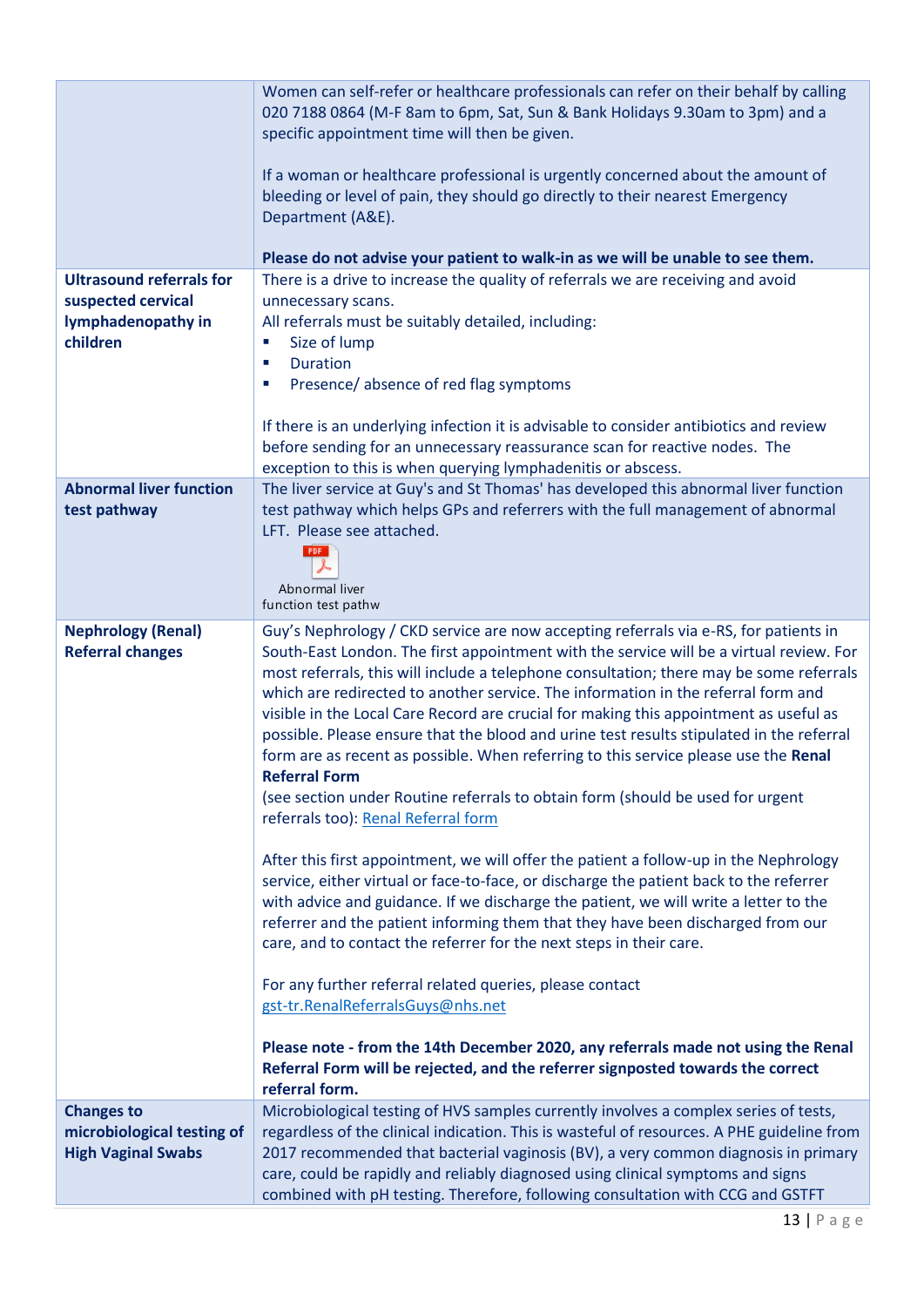|                                                                                          | colleagues, we have decided not to routinely perform a BV test (Gram stain) on HVS<br>samples.                                                                                                                                                                                        |
|------------------------------------------------------------------------------------------|---------------------------------------------------------------------------------------------------------------------------------------------------------------------------------------------------------------------------------------------------------------------------------------|
|                                                                                          | Therefore, as of 6 <sup>th</sup> January 2021, BV testing will only be performed on HVS samples<br>when specifically requested in the clinical details. A message will appear in T-quest<br>when a HVS is requested, informing the users of this change.                              |
|                                                                                          | If further information is required, please contact Dr John Klein, Consultant<br>Microbiologist, email: john.klein@gstt.nhs.uk                                                                                                                                                         |
| <b>Imaging Referrals to</b><br>Guy's & St. Thomas' NHS<br><b>Foundation Trust (GSTT)</b> | From 1 <sup>st</sup> November 2020, to comply with IRMER 2017 and BIR guidance (Jan 2019),<br>referrals to the Radiology department at GSTT will be rejected if: the referrer's<br>professional registration number, e.g. GMC, NMC or HCPC number is not included on<br>each request. |
|                                                                                          | Also, all referrers must:<br>1. have completed <b>IRMER referrer training</b> in the last 3 years                                                                                                                                                                                     |
|                                                                                          | 2. Make use of referral guidelines e.g. <i>iRefer</i> or for non-medical referrers, be<br>ordering in accordance with an approved ordering policy.                                                                                                                                    |
|                                                                                          | Email gst-tr.radiologyreferrals@nhs.net for more information<br>References:                                                                                                                                                                                                           |
|                                                                                          | The Ionising Radiation (Medical Exposure) Regulations 2017<br><b>Position Statement on Non-Medical Referrers - British Institute of Radiology</b>                                                                                                                                     |

## **3. COVID help guides**

| <b>Free mindfulness</b>        | Mindfulness practice can help reduce anxiety, prevent depression, the brain reduce                                                                                                                                                                                                                                                               |
|--------------------------------|--------------------------------------------------------------------------------------------------------------------------------------------------------------------------------------------------------------------------------------------------------------------------------------------------------------------------------------------------|
| sessions now available         | distractions, as well as improving cognition.                                                                                                                                                                                                                                                                                                    |
| on King's Health Partners      |                                                                                                                                                                                                                                                                                                                                                  |
| <b>Learning Hub</b>            | Colleagues have been facing significant challenges and we are deeply committed to<br>supporting their health and wellbeing. In March 2020, experienced mindfulness<br>teachers from King's Health Partners established regular guided meditation sessions<br>to support colleagues' wellbeing through meditation - also known as Mindfulness For |
|                                | All.                                                                                                                                                                                                                                                                                                                                             |
|                                | You can now access these materials for free, online via                                                                                                                                                                                                                                                                                          |
|                                | https://www.kingshealthpartners.org/latest/3138-free-mindfulness-sessions-now-                                                                                                                                                                                                                                                                   |
|                                | available-on-our-learning-hub                                                                                                                                                                                                                                                                                                                    |
| <b>Useful COVID Guides for</b> | The Royal college of Occupational Therapy has published comprehensive leaflets on                                                                                                                                                                                                                                                                |
| patients - post viral          | post viral practical fatigue management - one for the people recovering from acute                                                                                                                                                                                                                                                               |
| practical fatigue              | hospital admissions and one for the people recovering from community. They are                                                                                                                                                                                                                                                                   |
| management                     | quite useful as it has step by step guide on what people should do.                                                                                                                                                                                                                                                                              |
|                                | Post-viral fatique - Post_viral_fatique_-<br>Practical advice for p-Practical_advice_for                                                                                                                                                                                                                                                         |
|                                | Also attached is booklet is intended to help patients understand COVID-19 and<br>suggests ways which may help speed up their recovery                                                                                                                                                                                                            |
|                                | Recovery for<br>Fatique after Covid I                                                                                                                                                                                                                                                                                                            |